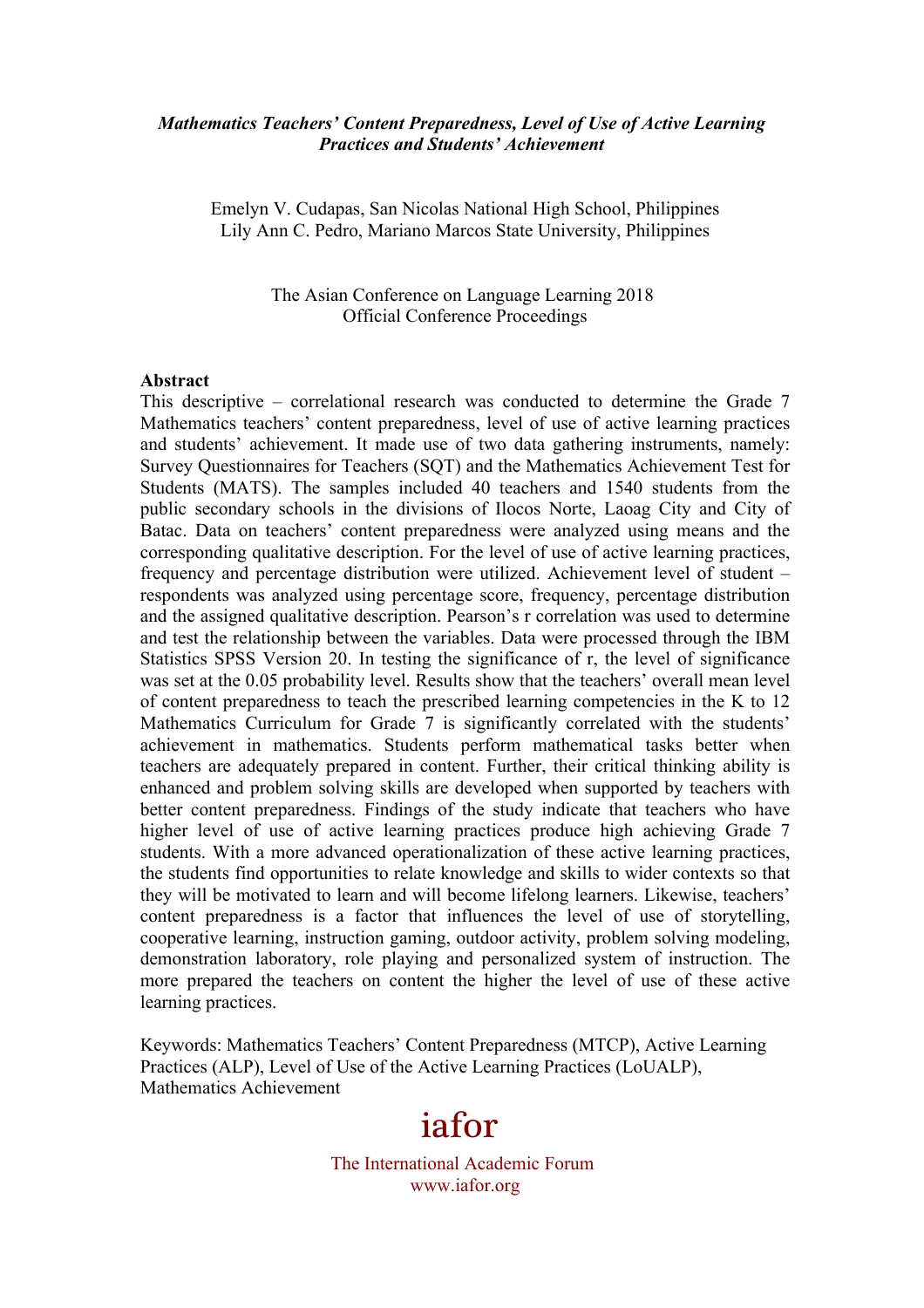#### **Introduction**

Today's society is consistently changing at rapid rates and the education sector is greatly affected. The change demands that educational paradigm must be properly aligned to the growing needs of humanity for universal adaptation and survival. To do this, all education programs have to be always re-evaluated and revised to achieve quality and excellence, to maintain efficiency and effectiveness, to guarantee access and equity, and to become more responsive and relevant for the preparation of learners. Amidst the change, however, is the willingness to accept it. When there is willingness, there is hope for progress in any field. Creativity can be developed and innovation benefits both students and teachers.

In the Philippines, many reforms have been introduced to the basic education system knowing that such changes could help improve learners' performance. However, despite these reforms and introduction of innovations, the Philippines still performs desperately low as reported in local and international standardized examinations. The local test called National Achievement Test (NAT) administered yearly by the Department of Education (DepEd) mirrors the struggle of Filipino students for quality education. Specifically, the result of this test in Mathematics is quite depressing. Antonio (2015) cited that the nationwide average Mean Percentage Score (MPS) obtained by the second year students from 2009 – 2011 was 39.89% and 46.37% by the fourth year students in 2012.

According to DepEd (2011), the implementation of the K to 12 education plan of the Philippine Basic Education Curriculum is the key to the nation's development. It provides sufficient time for mastery of concepts and skills to develop lifelong learners and to prepare graduates for tertiary education, middle-level skills development, employment, and entrepreneurship (DepEd 2013). President Benigno S. Aquino III believed that the K to 12 BEP will advance the competencies of Filipino graduates to enable them to stand at par with global practices and remain equipped with relevant skills and knowledge in their chosen profession (Cruz 2012).

Quijano (cited in Natividad 2014) explained that the K to 12 BEP could strengthen Science and Mathematics Education through its spiral progression and integrative nature. These approaches avoid disjunctions between stages of schooling, allow learners to learn topics and skills appropriate to their developmental/ cognitive stages and strengthen retention and mastery of topics and skills as they are revisited and consolidated. The successful implementation of this program, however, depends on many factors, one of which is the teacher. Undeniably, the teachers are considered the most crucial factor in implementing all instructional reforms at the grassroots level. Gillard (cited in Kimosop 2013) reiterates that teachers have an increasing measure of control over the curriculum, that is, over what is taught and how it is taught. The academic qualifications, knowledge of the subject matter, competence and skills of teaching and the commitment of the teacher have effective impact on the teaching and learning process (Rahman, Jumani, Akhter, Chisthi, Ajma 2011). It is the teacher and what the teacher knows and can do that determine student achievement (Wong & Teo 2003).

Nonetheless, teachers can only be most helpful in implementing the education reform and the attainment of better performance, particularly in the mathematics program, if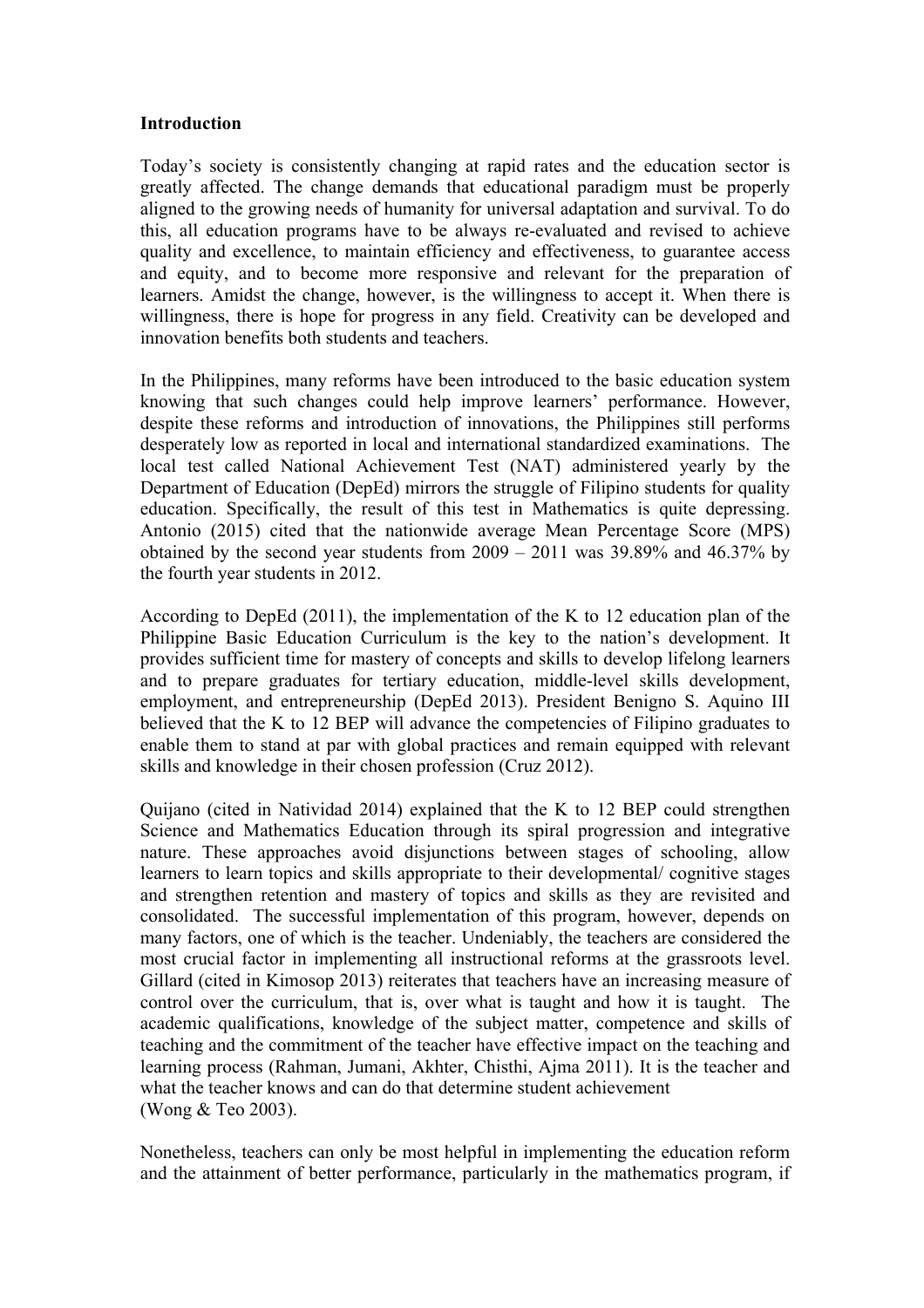they are adequately prepared. The 2011 TIMSS considers well-prepared teachers to be one of the crucial components of effective schools (Martin & Mullins as cited in Pope 2013). The study of Wekesa (2013) established that there is a strong positive relationship between the teachers' level of classroom preparedness, practice and instructional methods and students' academic performance in Mathematics.

How students perform in a mathematics class reflects the preparation that a teacher has in terms of academic subject-matter content, pedagogical knowledge, assessment strategies, classroom management and knowledge of child and adolescent development as applied to teaching. Available research supports the idea that high quality teacher preparation is important. Well prepared teachers outperform those who are not prepared (NCATE 2008).

In addition, the twin goals of mathematics education - critical thinking and problem solving - can only be cultivated with the use of appropriate teaching practices. DepEd highly recommends the use of student-centered approaches in the implementation of the K to 12 Mathematics Curriculum. These approaches shift the focus from the teacher and delivery of course content to the student and active engagement with the material. Through active learning techniques and modeling by the teacher, students shed the traditional role as passive receptors and learn and practice how to comprehend knowledge and skills and use them meaningfully (FSU 2011).

Undeniably, the nature and quality of the teaching-learning process proceeds from the intellectual and pedagogical preparation of teachers. Hence, this study was undertaken to provide empirical data on the effect of teacher factors like content preparedness and level of use of active learning practices to the mathematics achievement of students.

# **Statement of the Problem**

This study aimed to determine the Mathematics teachers' content preparedness in teaching the Grade 7 Mathematics Curriculum, their level of use of the different active learning practices, and their effects on the achievement of their students.

Specifically, it answered the following questions:

1. What is the teachers' perceived level of content preparedness along the following areas?

- a. Number and Number sense;
- b. Measurement;
- c. Patterns and Algebra;
- d. Geometry; and
- e. Statistics and Probability?

2. What is the teachers' level of use of the different active learning practices prescribed in the K to 12 Mathematics Curriculum?

3. What is the students' level of Mathematics achievement?

4. Is there a significant relationship between teachers' content preparedness and their level of use of the active learning practices?

5. Is there a significant relationship between students' mathematics

achievement and the teachers' level of:

- 5.1. content preparedness; and
- 5.2. use of the active learning practices?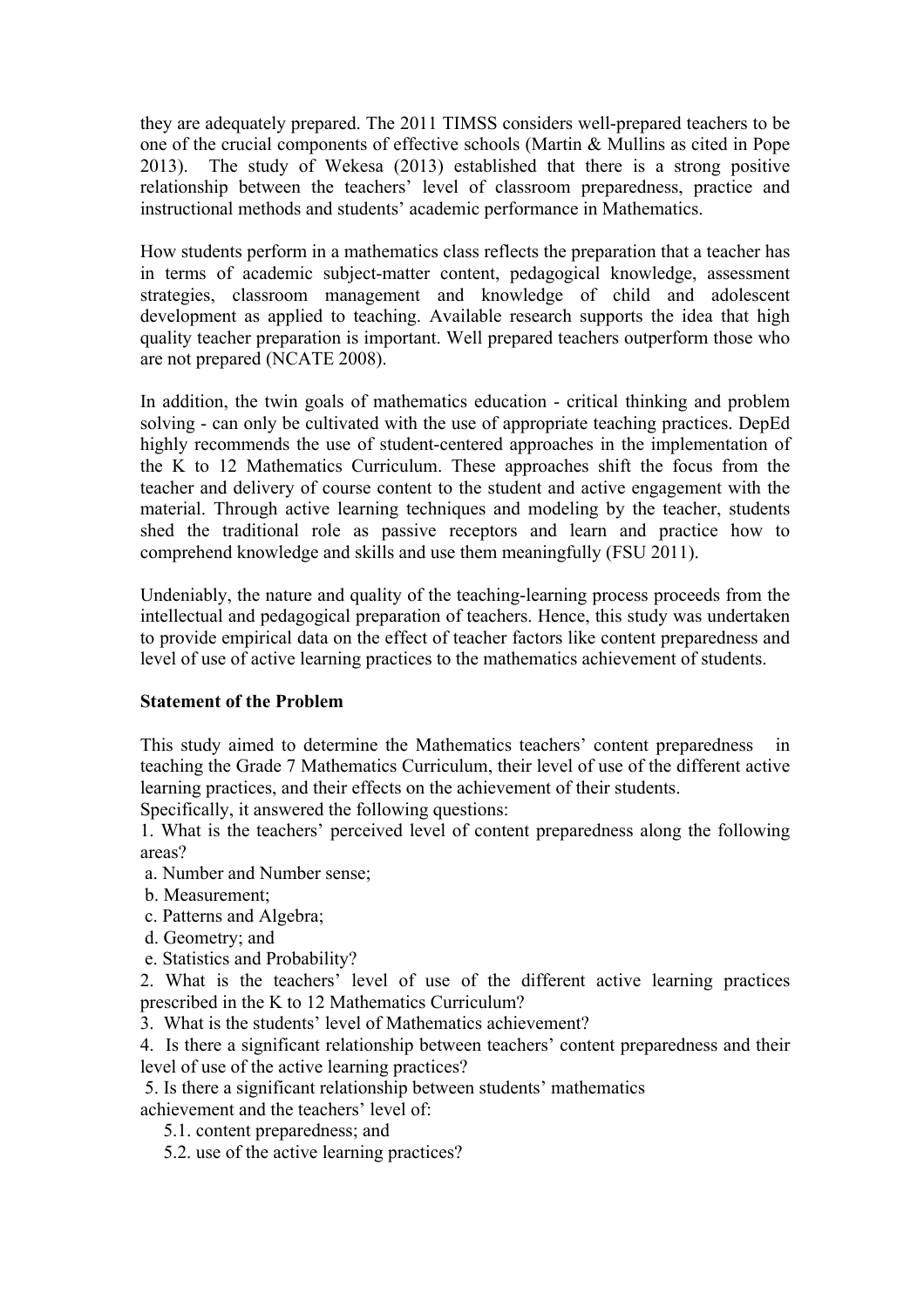# **Definition of Terms**

The following terms were operationally defined for clarity and better understanding of the study:

Mathematics Teachers' Content Preparedness (MTCP). This refers to the teachers' perceived level of readiness to deliver instruction to be able to bring out the desired learning competencies in the K to 12 Mathematics Curriculum in number sense, measurement, algebra, geometry, statistics and probability among the student – respondents.

Active Learning Practices (ALP). This refers to the set of strategies, methodologies and techniques utilized by teachers to deliver course content and to engage students actively in the teaching and learning process. These include instruction gaming, personalized system of instruction, cooperative learning, expository, discovery, inductive discussion, discovery-inquiry, demonstration/laboratory, drill/practice, problem solving, role playing, storytelling, modeling and outdoor activity.

Level of Use of the Active Learning Practices (LoUALP). This refers to the behavior of the respondents with respect to the utilization of the different active learning practices described in terms of the following eight levels: non-use, orientation, preparation, mechanical use, routine, refinement, integration, and renewal.

Level 0: Non – Use. This is the state in which the individual has little or no knowledge of the Active Learning Practice (ALP), no involvement with it, and is doing nothing toward becoming involved.

Level I: Orientation. This refers to the state in which the individual has or is acquiring information about the ALP and/or has explored its value orientation and what it will require.

Level II: Preparation. It is the state in which the users are preparing for first use of the ALP.

Level III: Mechanical Use. This is the state in which the user focuses most effort on the short-term, day-today use of the ALP with little time for reflection. Changes in use are made more to meet user needs than needs of students and others.

Level IVA: Routine. This refers to the state in which the use of ALP is stabilized. Few if many changes, are being made in ongoing use. Little preparation or thought is being given to improve ALP use or its consequences.

Level IVB: Refinement. This is the state in which the user varies the use of the ALP to increase the impact on clients (students or others) within their immediate sphere of influence. Variations in use are based on knowledge of both short and long term consequences for clients.

Level V: Integration. This refers to the state in which the user is combining own efforts to use the ALP with related activities of other teachers to achieve a collective impact on clients within their common sphere of influence.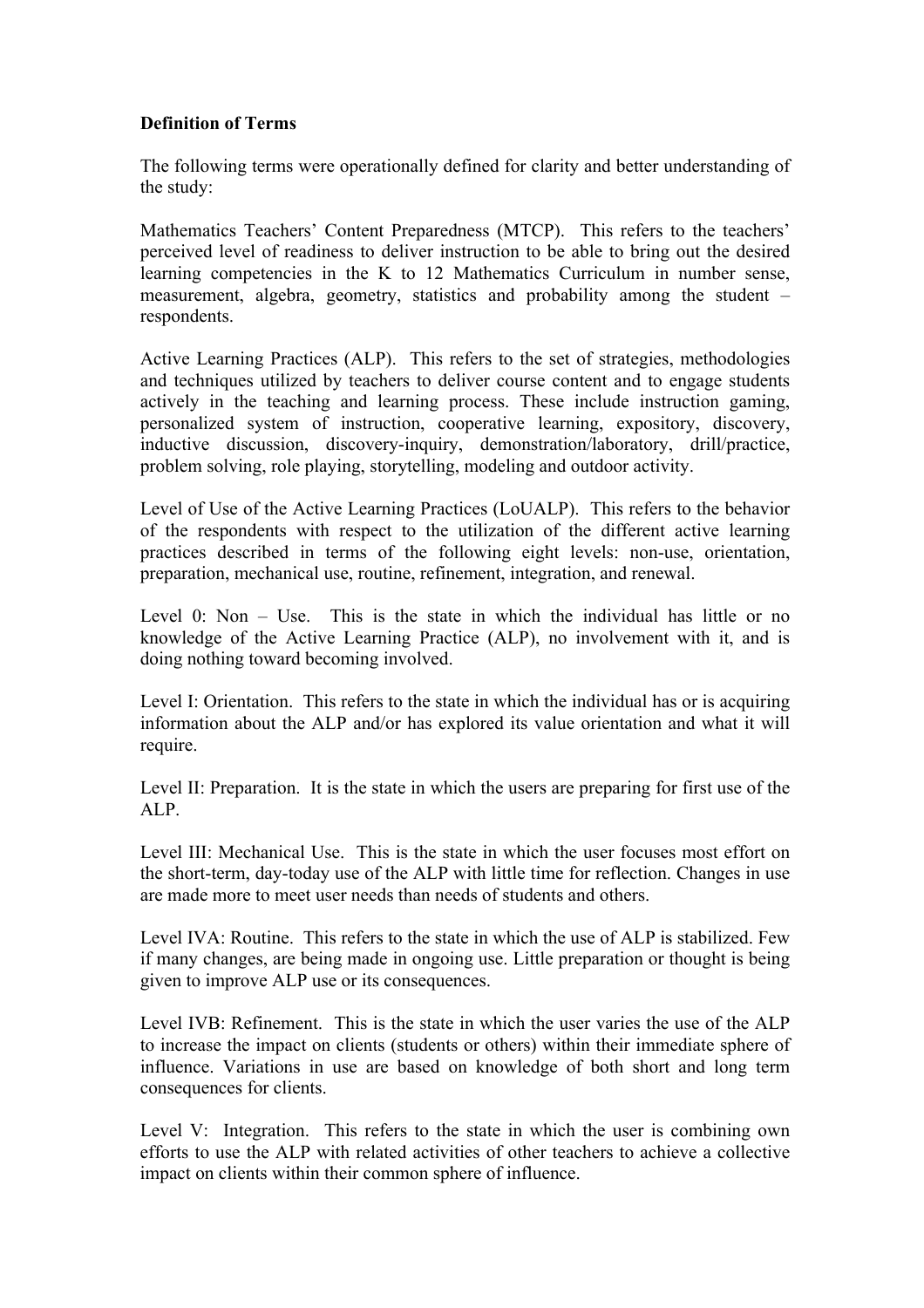Level VI: Renewal. This refers to the state in which the user re-evaluates the quality of the use of the innovation, seeks major modifications of, or alternatives to, present innovation to achieve increase impact on clients, examines new developments in the field and explores new goals for self and the organization.

Mathematics Achievement. This refers to the percentage equivalents of students' scores in the Achievement test, which are classified according to the following five levels of proficiency stipulated in DepEd Order No. 31, s. 2012:

Beginning. The student at this level struggles with his/her understanding; prerequisite and fundamental knowledge and/or skills have not been acquired or developed adequately to aid understanding.

Developing. At this level, the student possesses the minimum knowledge and skills and core understanding but need helps throughout performance of authentic tasks.

Approaching Proficiency. The student on this level has developed the fundamental knowledge and skills and core understandings and with little guidance from the teacher and/or with some assistance with peers can transfer independently through authentic performance task.

Proficient. The student in this level developed the fundamental knowledge and skills and core understandings and can transfer them independently through authentic performance task.

Advanced. The student in this level exceeds the core requirements in terms of knowledge, skills and understanding, and can transfer them automatically and flexibly through authentic performance task.

# **CONCLUSION AND RECOMMENDATIONS**

The following are the salient findings of the study.

**Teachers' content preparedness.** The perceived levels of preparedness to teach the learning competencies were determined along number and number sense, measurement, patterns and algebra, geometry and statistics and probability.

Generally teachers perceived themselves to be very well prepared to teach the prescribed competencies along number and number sense ( $\bar{x} = 3.60$ ), measurement  $(\bar{x} = 3.68)$ , patterns and algebra  $(\bar{x} = 3.55)$ , geometry  $(\bar{x} = 3.57)$  and statistics and probability  $(\bar{x} = 3.45)$ . The lowest mean obtained ranged from  $3.10 - 3.20$  with a descriptive interpretation of well prepared.

**Teachers' level of use of active learning practice.** Cooperative learning and drill/practice recorded the highest number of respondents (10 or 20%) on the *Renewal*  level. While the highest number of users is registered along *Integration* for instruction gaming (15 or 37.50%). More than one-fourth of the total respondents are at *Refinement* Level for the following: Discovery-Inductive (13 or 32.50%), Directed-Inductive (12 or 30%), Discussion (14 or 35%), Discovery-Inquiry (12 or 30%) and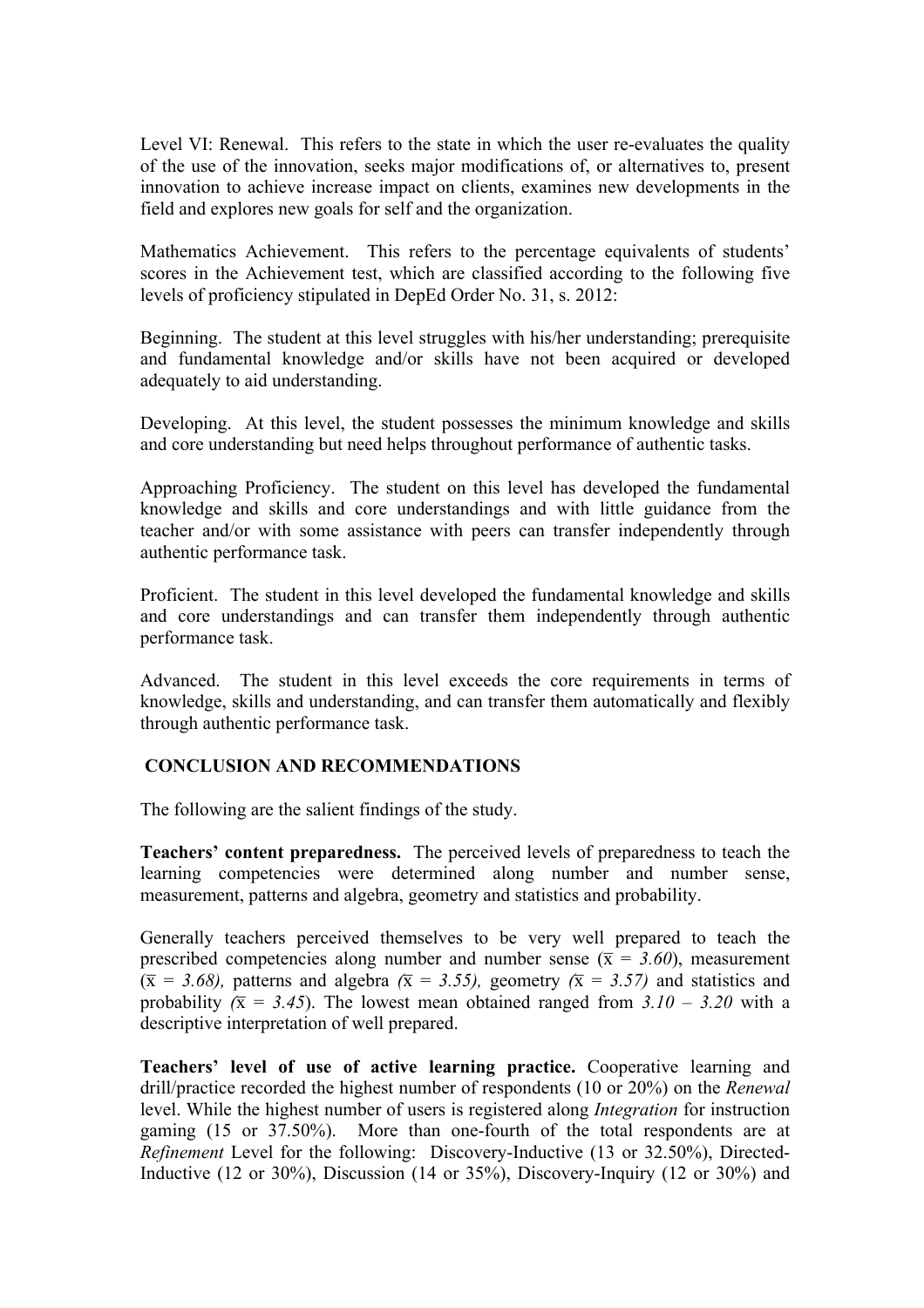Problem-Solving (13 or 32.50%). A number of the respondents are still at Levels  $0 - 2$ . Those who are at these levels are considered non-users of the active learning practices. Story telling (10 or 25%) registered the highest number of nonusers, followed by modeling and outdoor activity with 9 (22.5%) non-users each.

**Mathematics achievement of the students**. All, except two, students had a passing performance. One hundred (100) attained *Advanced* level, six hundred (600) *Proficiency* level, four hundred eighty eight (488) *Approaching Proficiency* level and three hundred fifty (350) *Developing* level. However, the over-all achievement was at *Approaching Proficiency* level with a mean of 56.29 and a standard deviation of 1.64.

**Teachers distribution according to the level of achievement of their students**. Twenty four (24) teachers have students whose achievement is in the proficient level; six (6) have students with approaching proficiency level of achievement and the rest of the teachers (10) have students with developing level of achievement.

**Correlation analysis between teachers' content preparedness and the level of use on active learning practices.** The overall level of teachers' content preparedness is significantly related at the 0.01 level of significance with their level of use of Instruction Gaming *(r = 0.519*), Personalized System of Instruction *(r = 0.409),*  Cooperative learning  $(r = 0.520)$ , Demonstration/Laboratory  $(r = 0.462)$ , Problem -Solving *(r = 0.475),* Role Playing *(r = 0.435),* Storytelling *(r = 0.529),* Modeling, *(r = 0.463)* and Outdoor Activity  $(r = 0.519)$ . Also, the overall level of teachers' content preparedness is significantly related to their level of use of Expositor (*r = 0.389),* Directed-Inductive  $(r = 0.400)$ , and Discussion  $(r = 0.367)$  at the 0.05 probability level. There is no significant relationship between teachers' content preparedness and level of use of Discovery-Inductive *(r = 0.254),* Discovery-Inquiry *(r = 0.248),* and Drill and Practice *(r = 0.268).*

**Correlation analysis between student achievement and mathematics teachers' content preparedness.** There is a significant relationship between teachers' overall level of content preparedness and student achievement  $(r = 0.375)$  at the 0.05 probability level.

**Correlation analysis between student achievement and teachers' level of use of active learning practices**. At the 0.01 level, data analysis indicated a statistically significant positive relationship between students mathematics achievement and teachers' use of role playing  $(r = 0.606)$ , instruction gaming  $(r = 0.605)$ , cooperative learning  $(r = 0.600)$  demonstration laboratory  $(r = 0.594)$  outdoor activity  $(r = 0.594)$ *0.555*), modeling *(r = 0.521)*, storytelling *(r = 0.514),* expository *(r = 0.490)*  personalized system of Instruction  $(r = 0.489)$ . A significant relationship at the 0.05 level exists between students' achievement and teachers' level of use of discoveryinductive  $(r = 0.348)$  and the directed-inductive  $(r = 0.350)$  and there was no significant relationship between teachers' level of use of discussion (*r = 0.290)*, discovery-inquiry  $(r = 0.322)$ , drill and practice  $(r = 0.212)$  and problem-solving  $(r = 0.212)$ *0.175)* and students' mathematics achievement.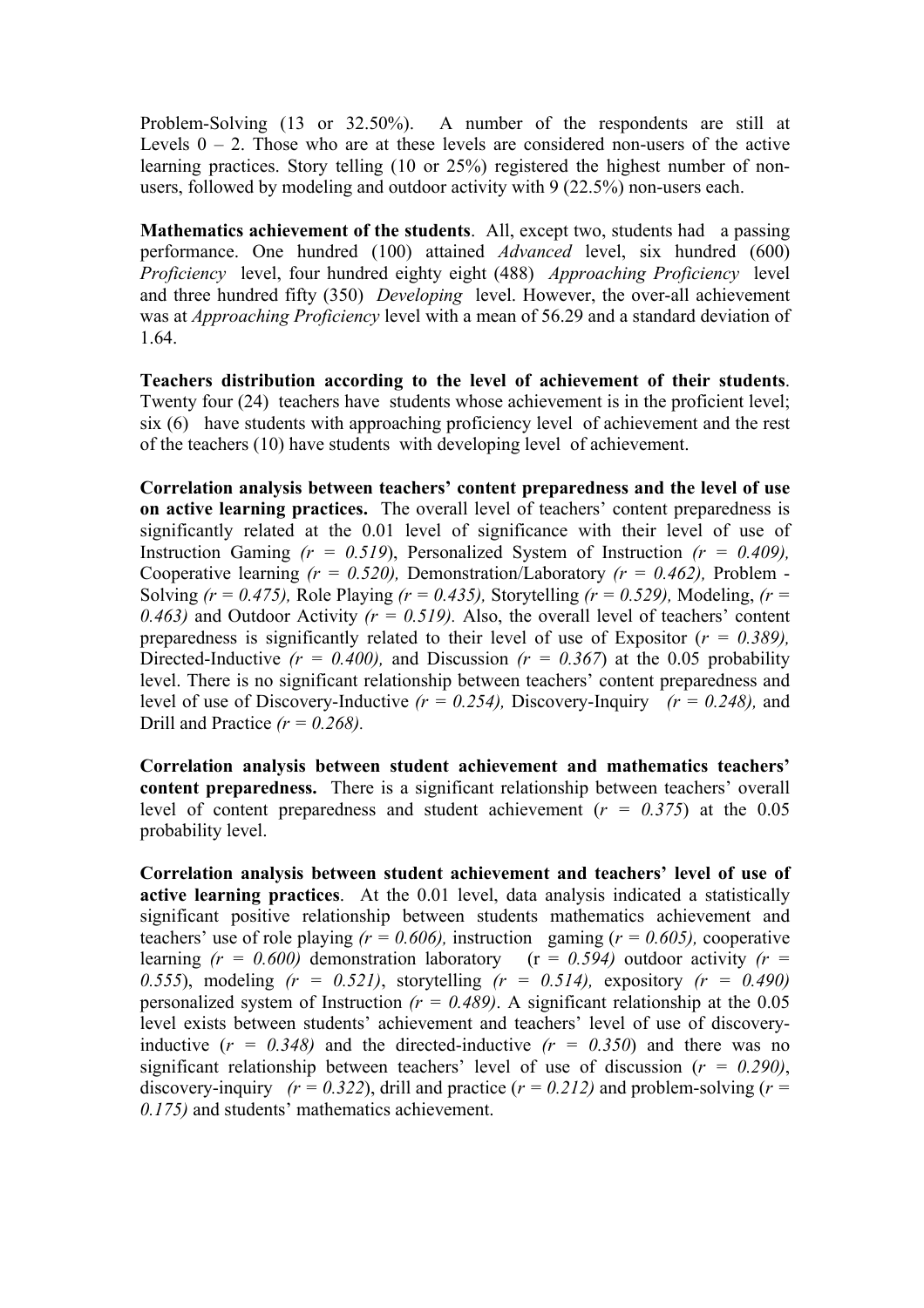# **Conclusion**

On the basis of the above findings, it is concluded that teachers' content preparedness is significantly related to the students' achievement in mathematics. Students perform mathematical tasks better when teachers are adequately prepared in content. Further, their critical thinking ability is enhanced and problem solving skills are developed when supported by teachers with better content preparedness.

It can also be concluded that the teachers who have higher level of use of active learning practices produce high achieving students. With a more advanced operationalization of these active learning practices, the students find opportunities to relate knowledge and skills to wider contexts so that they will be motivated to learn and will become lifelong learners.

Moreover, teachers' content preparedness is a factor that influences the level of use of storytelling, cooperative learning, instruction gaming, outdoor activity, problem solving modeling, demonstration laboratory, role playing and personalized system of instruction. The more prepared the teachers on content the higher the level of use of these active learning practices.

## **Recommendations**

In the light of the findings and conclusion, the following recommendations are offered: The teachers must be reflective of their teaching methodology in order to sustain their students' interest and motivation to learn mathematics. As such, they must not **only have a** wide-based knowledge of the different active learning practices but also have clear understanding on how these strategies can be effectively implemented in their classroom discussion

Teachers must be very well-prepared in the contents of the curriculum so that they can build meaningful understanding of mathematics concepts among students and that they can usher students into more advanced mathematical tasks. Teacher's mentoring program, attendance in professional trainings and enrollment for refresher courses can best serve for this purpose

School administrators must provide strong support for the personal and professional growth of their teachers. They can provide technical assistance which may help their teachers continue with their schooling and attend refresher courses and seminars on pedagogies and content

Teacher Training Institutions need to provide knowledge, experiences, and supervision to pre-service mathematics teachers to prepare them design and implement active learning practices. When teachers have feelings of preparedness for active learning practice in both their content and pedagogical knowledge, mathematics teachers are confident that they can deliver such instruction to their students.

The policy makers and developers need to provide instructional materials that are well conceived, coherent, and current. Curriculum materials can directly affect what concepts teachers will teach, the methods of instruction teachers will use, and the learning experiences teachers will provide their students.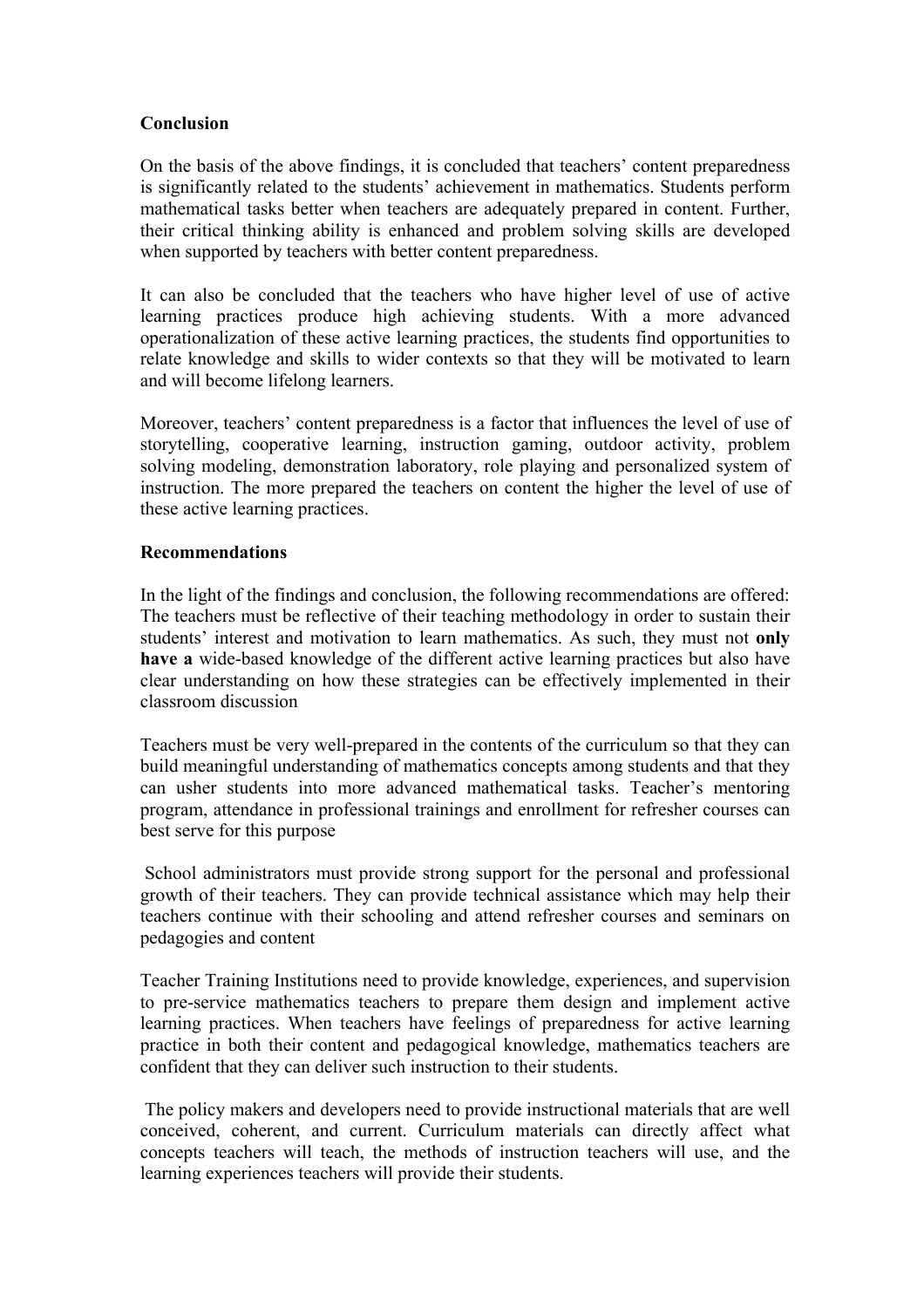Future researchers may conduct a similar study involving greater number of respondents to validate the significant results of this study; and

It is also encouraged that future researchers will correlate teachers' content preparedness correspondingly with the students' achievement on the same learning area. For instance, teachers' content preparedness on number sense should be correlated on students' achievement on number sense also.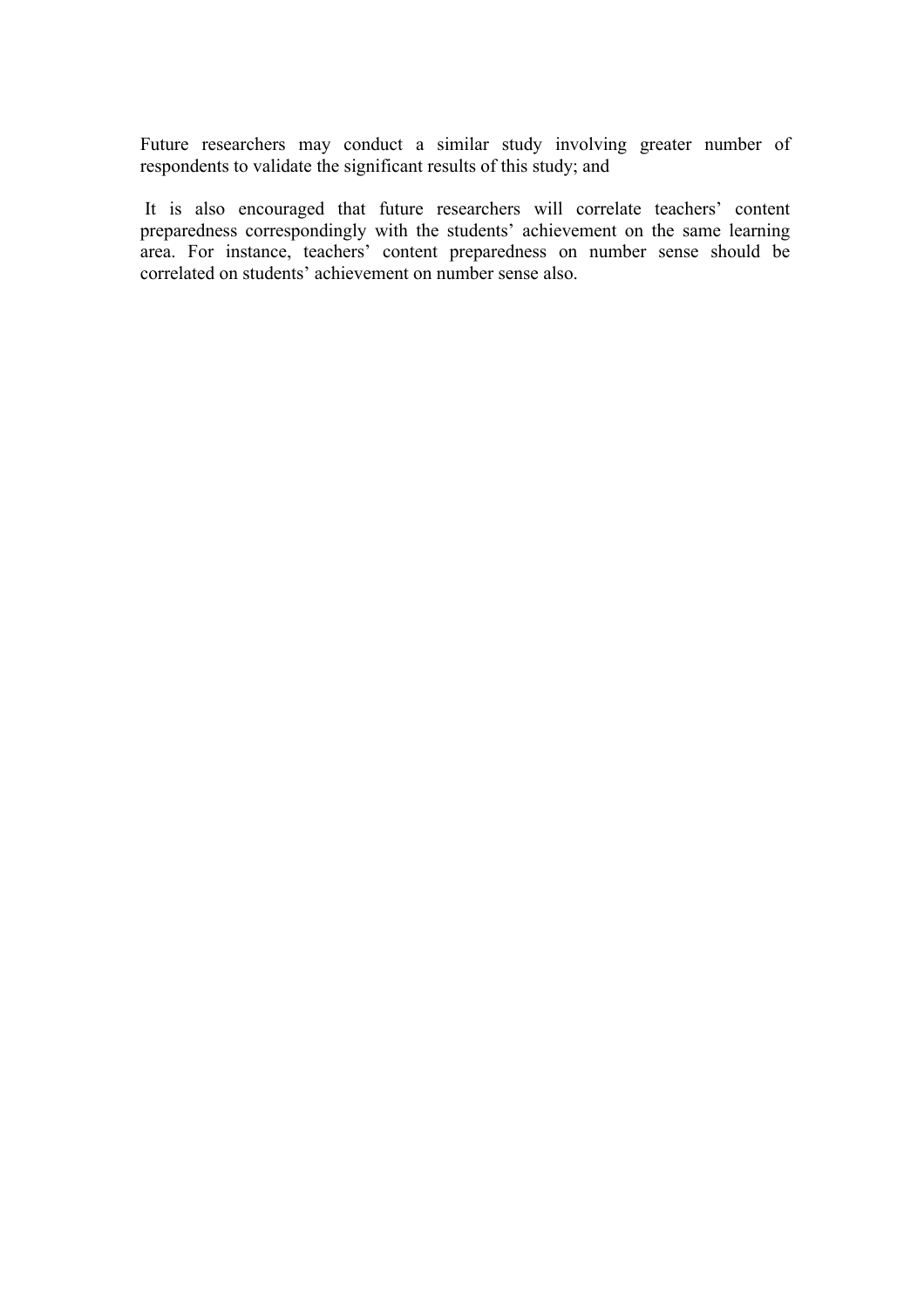#### **APPENDICES INSTRUMENTS OF THE STUDY**

# **SURVEY QUESTIONNAIRE**

# **Part I. Respondent's Background Information**

| A. Name   |           |            |        |
|-----------|-----------|------------|--------|
|           | Last Name | First Name | Middle |
| Name      |           |            |        |
| B. School |           |            |        |

## **Part II. Preparedness on Content of Grade 7 Mathematics**

*Direction:* Please put a check mark  $(\sqrt{})$  in the appropriate column that will show how well prepared do you feel in teaching the learning competencies of Grade Seven Mathematics Curriculum as prescribed by the Department of Education.

| Descriptive Interpretation | Numerical Equivalent |  |  |  |  |
|----------------------------|----------------------|--|--|--|--|
| Not prepared               |                      |  |  |  |  |
| Moderately prepared        |                      |  |  |  |  |
| Well prepared              | 2                    |  |  |  |  |
| Very well prepared         |                      |  |  |  |  |
|                            |                      |  |  |  |  |

| <b>Number Sense</b>                                                                                                                                    | $\overline{2}$ | 3 |  |
|--------------------------------------------------------------------------------------------------------------------------------------------------------|----------------|---|--|
| describes and illustrates well-defined sets, subsets, universal set and the                                                                            |                |   |  |
| null set.                                                                                                                                              |                |   |  |
| defines and describes the union and intersection of sets and the<br>complement of a set.                                                               |                |   |  |
| uses Venn Diagrams to represent sets, subsets and set operations                                                                                       |                |   |  |
| solves problems involving sets                                                                                                                         |                |   |  |
| describes and illustrates the absolute value of a number on a number<br>line as the distance of the number from 0.                                     |                |   |  |
| performs fundamental operations on integers: addition, subtraction,<br>multiplication, division                                                        |                |   |  |
| states and illustrates the different properties of the operations on<br>integers (commutative, associative, distributive, identity, inverse).          |                |   |  |
| expresses rational numbers (both repeating and terminating/non-<br>repeating and non-terminating) from fraction form to decimal form and<br>vice versa |                |   |  |
| performs operations on rational numbers and illustrate their properties                                                                                |                |   |  |
| describes principal roots and tells whether they are rational or irrational                                                                            |                |   |  |
| determines between what two integers the square root of a number is                                                                                    |                |   |  |
| estimates the square root of a number to the nearest tenth.                                                                                            |                |   |  |
| illustrates and graphs irrational numbers (square roots) on a number                                                                                   |                |   |  |
| line with and without appropriate technology                                                                                                           |                |   |  |
| finds the union, intersection and complement of the set of real numbers<br>and its subsets.                                                            |                |   |  |
| arranges real numbers in increasing or decreasing order                                                                                                |                |   |  |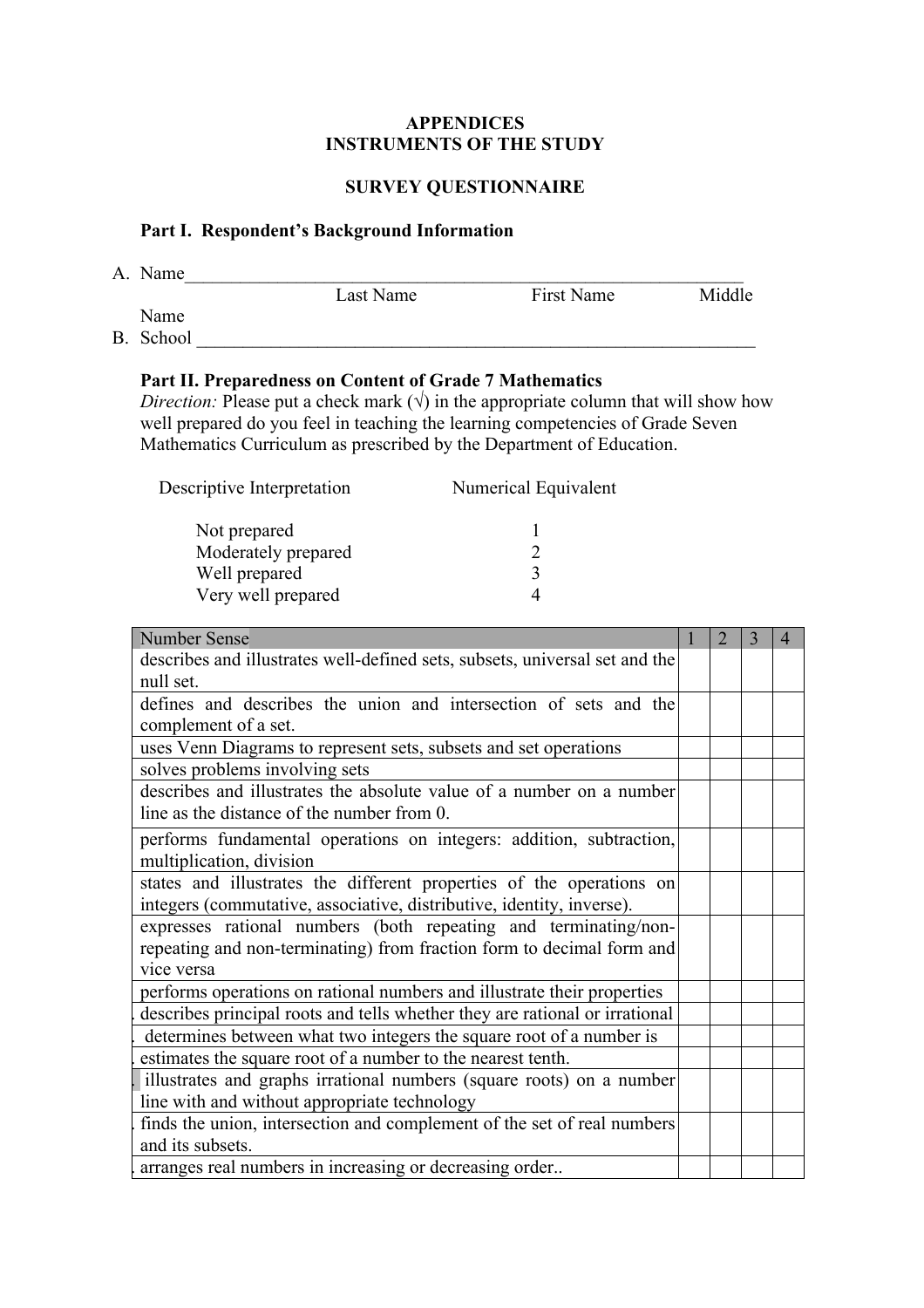| determines the significant digits in a given situation                                                                                                       |  |                |   |                |
|--------------------------------------------------------------------------------------------------------------------------------------------------------------|--|----------------|---|----------------|
| writes very large or very small numbers in scientific notation                                                                                               |  |                |   |                |
| describes and represents real-life situations which involve integers,                                                                                        |  |                |   |                |
| rational numbers, square roots of a rational numbers and irrational                                                                                          |  |                |   |                |
| numbers                                                                                                                                                      |  |                |   |                |
| solves problems involving real numbers                                                                                                                       |  |                |   |                |
| Measurement                                                                                                                                                  |  | $\overline{2}$ | 3 | $\overline{4}$ |
| describes what it means to measure                                                                                                                           |  |                |   |                |
| describes the development of measurement from the primitive to the<br>present international system of units.                                                 |  |                |   |                |
| estimates or approximates the measures of quantities particularly<br>length, weight/mass, volume, time, angle and temperature                                |  |                |   |                |
| uses appropriate instruments to measure quantities such as length,<br>weight/mass, volume, time, angle and temperature                                       |  |                |   |                |
| converts measurements from one unit to another for each type of<br>measurement including the English system.                                                 |  |                |   |                |
| solves problems involving measurements such as perimeter, area,<br>weight, time, speed, temperature, volume/capacity and utilities usage<br>(meter reading). |  |                |   |                |
| Algebra                                                                                                                                                      |  | $\overline{2}$ | 3 | $\overline{4}$ |
| translates verbal phrases to mathematical phrases and vice versa.                                                                                            |  |                |   |                |
| differentiates between constants and variables in a given algebraic                                                                                          |  |                |   |                |
| expression.                                                                                                                                                  |  |                |   |                |
| evaluates algebraic expressions for given values of the variables                                                                                            |  |                |   |                |
| gives examples of polynomials, monomial, binomial, trinomial                                                                                                 |  |                |   |                |
| identifies the base, coefficient, terms and exponents in a given                                                                                             |  |                |   |                |
| polynomial                                                                                                                                                   |  |                |   |                |
| defines and interprets the meaning of an exponents where n is a                                                                                              |  |                |   |                |
| positive integer                                                                                                                                             |  |                |   |                |
| derives inductively the laws of exponents (Exponents restricted to                                                                                           |  |                |   |                |
| positive integers).                                                                                                                                          |  |                |   |                |
| illustrates the laws of exponents                                                                                                                            |  |                |   |                |
| adds and subtracts polynomials                                                                                                                               |  |                |   |                |
| multiplies and divides polynomials                                                                                                                           |  |                |   |                |
| finds inductively using models;<br>product of two binomials                                                                                                  |  |                |   |                |
|                                                                                                                                                              |  |                |   |                |
| product of a sum and difference of two terms                                                                                                                 |  |                |   |                |
| square of a binomial<br>cube of a binomial;                                                                                                                  |  |                |   |                |
| product of a binomial and a trinomial                                                                                                                        |  |                |   |                |
|                                                                                                                                                              |  |                |   |                |
| finds algebraically the;<br>product of two binomials;                                                                                                        |  |                |   |                |
| product of a sum and difference of two terms                                                                                                                 |  |                |   |                |
| square of a binomial                                                                                                                                         |  |                |   |                |
| cube of a binomial;                                                                                                                                          |  |                |   |                |
| product of a binomial and a trinomial                                                                                                                        |  |                |   |                |
| differentiates between mathematical expressions and mathematical                                                                                             |  |                |   |                |
| equations.                                                                                                                                                   |  |                |   |                |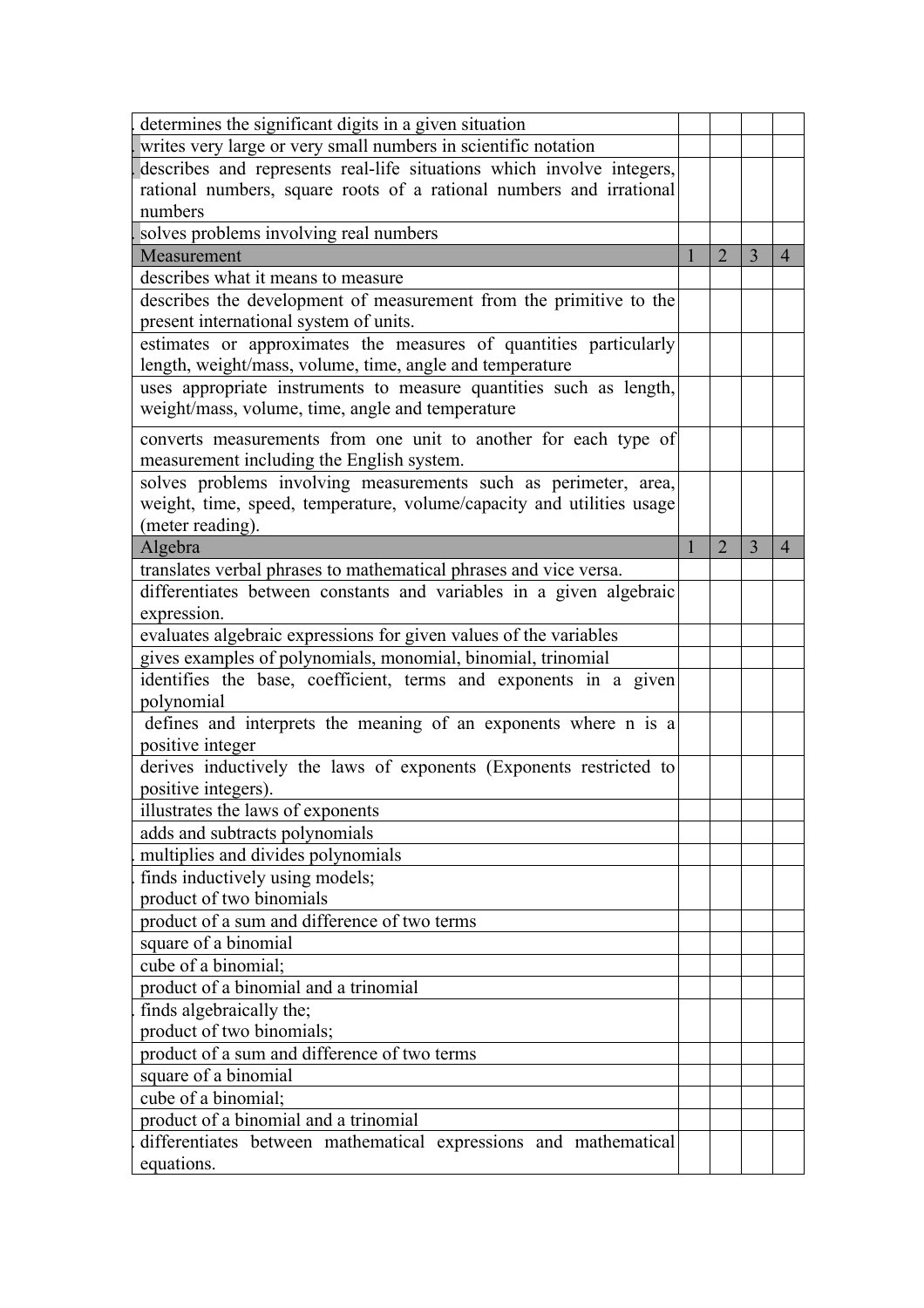| translates English sentences to mathematical sentences and vice versa       |  |                |                |                |
|-----------------------------------------------------------------------------|--|----------------|----------------|----------------|
| differentiates between equations and inequalities                           |  |                |                |                |
| defines and illustrates the meaning of absolute value                       |  |                |                |                |
| finds the solution of an equation or inequality involving one variable,     |  |                |                |                |
| including one that involves absolute value                                  |  |                |                |                |
| from a given replacement;                                                   |  |                |                |                |
| intuitively by guess and check                                              |  |                |                |                |
| by algebraic procedures (applying the properties of equalities and          |  |                |                |                |
| inequalities);                                                              |  |                |                |                |
| graphing.                                                                   |  |                |                |                |
| solves problems that use equations and inequalities.                        |  |                |                |                |
| Geometry                                                                    |  | $\overline{2}$ | $\overline{3}$ | $\overline{4}$ |
| represents a point, line and plane using concrete and pictorial models.     |  |                |                |                |
| defines, identifies and names the subsets of a line.                        |  |                |                |                |
| illustrates, names, identifies and defines the different kinds of angles.   |  |                |                |                |
| derives relationships of geometric figures using measurements and by        |  |                |                |                |
| inductive reasoning: supplementary angles, complementary angles,            |  |                |                |                |
| equal angles, adjacent angles, linear pairs, perpendicular lines and        |  |                |                |                |
| parallel lines.                                                             |  |                |                |                |
| derives relationships between vertical angles and among angles formed       |  |                |                |                |
| by parallel lines cut by a transversal using measurement and by             |  |                |                |                |
| inductive reasoning                                                         |  |                |                |                |
| uses a compass and straightedge to bisect line segments and angles and      |  |                |                |                |
| construct perpendiculars and parallels                                      |  |                |                |                |
| classifies triangles according to their angles and according to their sides |  |                |                |                |
| illustrates, names and identifies different kinds of triangles and define   |  |                |                |                |
| the terms associated with a triangle.                                       |  |                |                |                |
| derives relationships among the sides and angles of a triangle using        |  |                |                |                |
| measurement and inductive reasoning.                                        |  |                |                |                |
| illustrates, names and identifies the different kinds of quadrilaterals.    |  |                |                |                |
| derives relationships among the angles and among the sides of a             |  |                |                |                |
| quadrilateral using measurement and inductive reasoning                     |  |                |                |                |
| defines and illustrates convex polygons                                     |  |                |                |                |
| derives the relationship of exterior and interior angles of any convex      |  |                |                |                |
| polygon using measurement and inductive reasoning.                          |  |                |                |                |
| illustrates a circle and defines the terms related to it: radius, diameter, |  |                |                |                |
| center, arc and central angle.                                              |  |                |                |                |
| <b>Statistics and Probability</b>                                           |  | $\overline{2}$ | $\overline{3}$ | $\overline{4}$ |
| explains the basic concepts, uses and importance of Statistics.             |  |                |                |                |
| poses questions and problems that may be answered using Statistics.         |  |                |                |                |
| collects or gathers statistical data and organizes the data in a frequency  |  |                |                |                |
| table according to some systematic considerations.                          |  |                |                |                |
| uses appropriate graphs to represent organized data: pie chart, bar         |  |                |                |                |
| graph, line graph and a histogram.                                          |  |                |                |                |
| finds the mean, median and mode of statistical data.                        |  |                |                |                |
| describes the data using information from the mean, median and mode         |  |                |                |                |
| analyzes, interprets accurately and draws conclusions from graphic and      |  |                |                |                |
| tabular presentations of statistical data.                                  |  |                |                |                |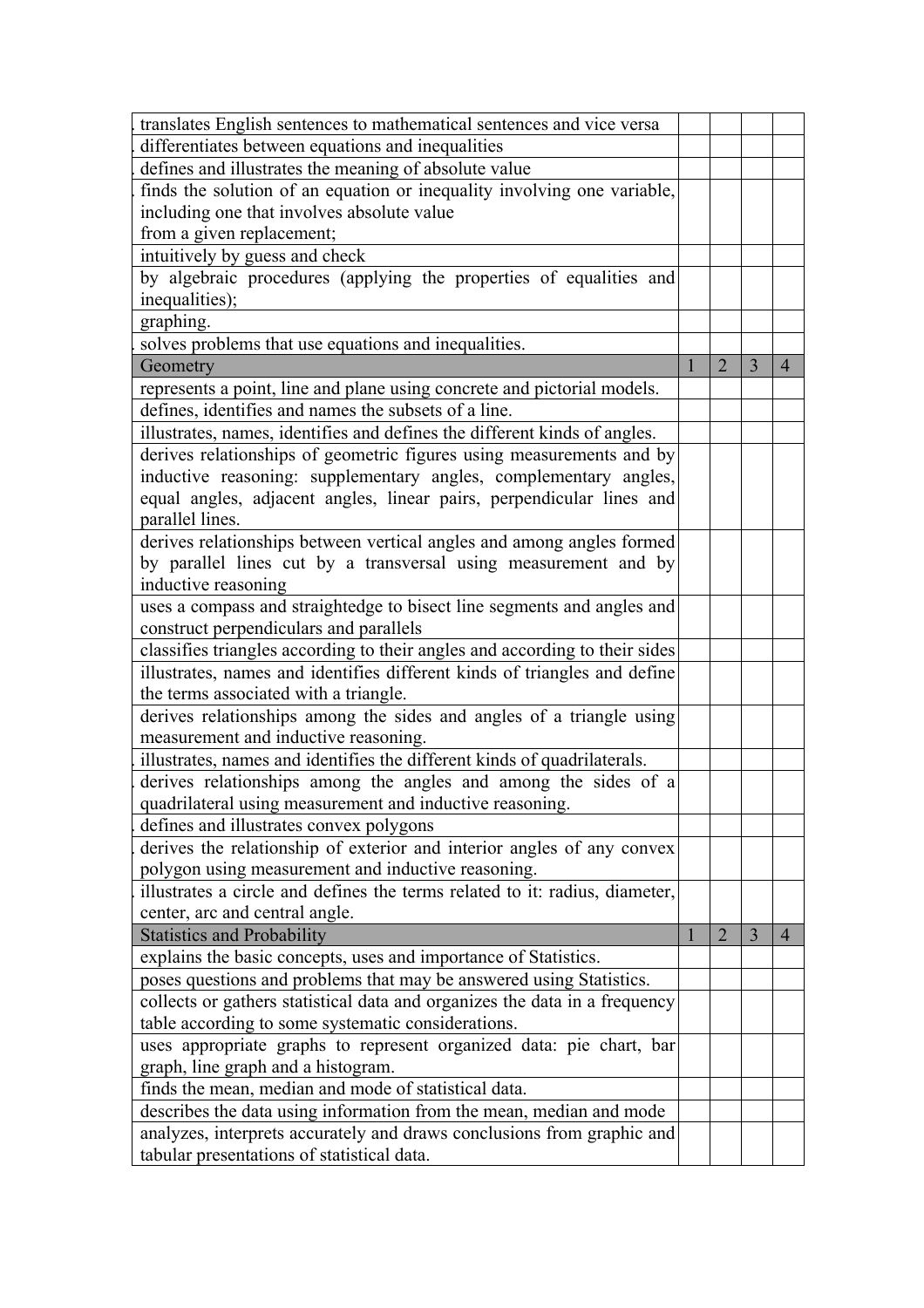# **Part III. Level of Use (LoU) of Active Learning Practices (ALP) of the K to 12 Mathematics Curriculum.**

Direction: Please read the description of each level and then choose the level that best fits where your current knowledge/use of the components of the Active Learning Practices (ALP) is by checking the appropriate column.

**Level 0: Non Use** - I really don't know anything about this Active Learning Practice, or am not sure that it would be useful for my classes

**Level 1: Orientation** - I have some information about this Active Learning Practice, and am considering whether it might be useful for my classes

**Level 2: Preparation** - I know enough about this Active Learning Practices that I am preparing to use it for my classes

**Level 3: Mechanical Use** - I am using this Active Learning Practices now and am primarily focused on learning the skills necessary to use it properly and effectively for my classes

**Level 4: Routine** - I use this Active Learning Practice routinely without much conscious thought, and my use of this ALP is fairly routine for my classes

**Level 5: Refinement** - I use this Active Learning Practices regularly, and am implementing ways of varying its use to improve the outcomes derived for my classes **Level 6: Integration** - I am collaborating with colleaguehis Active Learning Practices to better meet our common objectives for our classes

**Level 7: Renewal** - I still use this Active Learning Practices, but am exploring other strategy to replace it that will better meet the objectives for my classes

|                                    |         | <b>LEVEL OF USE</b> |                |                         |         |            |             |         |
|------------------------------------|---------|---------------------|----------------|-------------------------|---------|------------|-------------|---------|
| <b>Active Learning Practices</b>   | Non-Use | Orientation         | Preparation    | Mechanica<br>Use        | Routine | Refinement | Integration | Renewal |
|                                    | 0       | 1                   | $\overline{2}$ | $\overline{\mathbf{3}}$ | 4       | 5          | 6           | 7       |
| <b>Instruction Gaming</b>          |         |                     |                |                         |         |            |             |         |
| Personalized System of Instruction |         |                     |                |                         |         |            |             |         |
| Cooperative Learning               |         |                     |                |                         |         |            |             |         |
| Expository                         |         |                     |                |                         |         |            |             |         |
| Discovery Inductive                |         |                     |                |                         |         |            |             |         |
| Directed - Inductive               |         |                     |                |                         |         |            |             |         |
| Discussion                         |         |                     |                |                         |         |            |             |         |
| Discovery-Inquiry                  |         |                     |                |                         |         |            |             |         |
| Demonstration/Laboratory           |         |                     |                |                         |         |            |             |         |
| Drill/Practice                     |         |                     |                |                         |         |            |             |         |
| Problem Solving                    |         |                     |                |                         |         |            |             |         |
| Role Playing                       |         |                     |                |                         |         |            |             |         |
| <b>Story Telling</b>               |         |                     |                |                         |         |            |             |         |
| Modeling                           |         |                     |                |                         |         |            |             |         |
| <b>Outdoor Activity</b>            |         |                     |                |                         |         |            |             |         |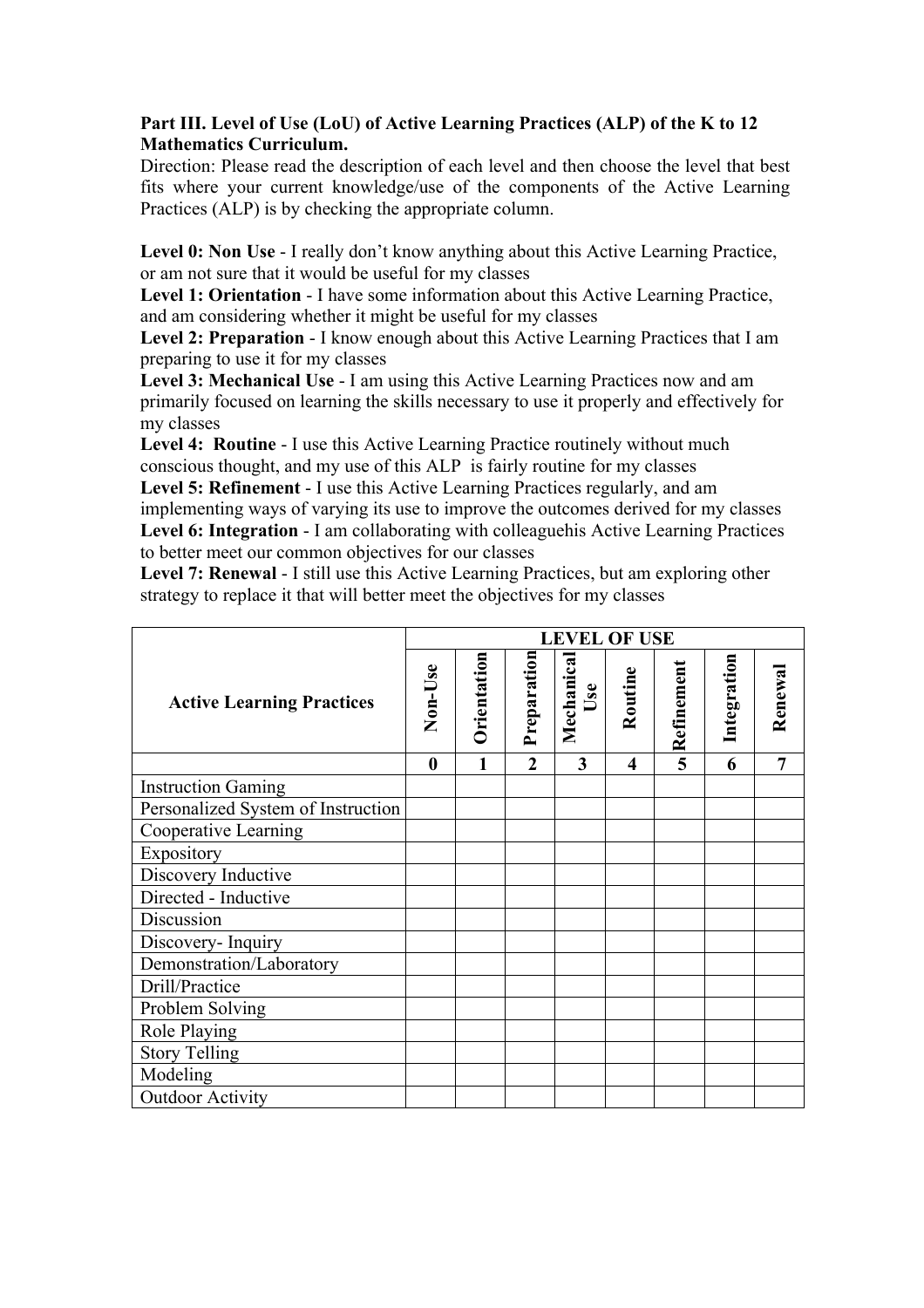#### **ACHIEVEMENT TEST IN MATHEMATICS OF GRADE 8 ENTRANTS**

**Directions:** Read each of the following questions carefully. Shade the letter of the best answer in your answer sheet.

1.If  $G = \{t, h, e, y, s, a, i, d\}$  and  $F = \{d, a, i, s, y\}$  which of the following is  $G - F$ ? a. { } **b.**{**t, h, e**} c. {d, a, i, s, y} d. { t, h, e, y, s, a, i, d} 2. If *J* is the set of the unique letters of the word "PHILIPPINES", what is the cardinality number of *J* ? a. 11 **b.9** c. 7 d. 5 3. Evaluate: (-4)(-14)(-5) a. -280 b. -23 c. 23 d. 280 4. What best describes the given set { 0,2, 4, 6, 8, …,} ? a.  $\{x \mid x \text{ is a counting number divisible by } 2\}$  c.  $\{x \mid x \text{ is a composite number}\}$ b.  $\{ x \mid x \text{ is a whole even number} \}$  d.  $\{ x \mid x \text{ is rational number} \}$ 5. Which of the following is an *irrational* number? a.  $\sqrt{289}$  b. $\sqrt{325}$  c. $\sqrt{361}$  d.  $\sqrt{400}$ 6. What number must be subtracted from the product of 43 and -32 to get 126? a. -1,250 b. -1,376 c. -1,463 d. -1,502 7. On the same day, the average temperature in four cities are as follows: Manila 30˚C, Helsinki 2˚C below freezing point, Tokyo 5˚C, and Paris -1˚C. Which city has the coldest average temperature? a. Tokyo b. Paris c. Manila d. Helsinki 8. Determine two consecutive integers between which  $\sqrt{500}$  lie? a. 21 and 22 b. 22 and 23 c. 23 and 24 d. 24 and 25 9. What property is **NOT** illustrated in the given statement:  $1 \times 0 = 0 \times 1 = 0$ a. closure b. commutative c. distributive d. zero 10. A dressmaker had 5m of cloth. She used 1  $\frac{1}{4}$  m for a skirt and 1  $\frac{5}{6}$  m for a blouse. How much cloth was left?<br>a.  $1\frac{11}{12}$  m b.  $2\frac{2}{5}$  m c.  $2\frac{3}{5}$  m d.  $3\frac{1}{12}$  m 11. What is the collective term for watches, timers or clocks? a. barometer b. chronometer c. micrometer d. protractor 12. The number  $0.121212...$  is equivalent to a. 1/11 b. 3/25 c. 4/33 d. 4/25 13. One day in Beijing, the temperature went from -2°C to 8°C. What is the change in temperature? a. 10˚C b. 6˚C c. -4˚C d. -16˚C 14. When a binomial is squared, the result is a a. binomial. b. monomial. c. multinomial. d. trinomial.

#### 15*. The ratio of two less than thrice a number and four* when written in symbols is

 $\mathcal{L}=\mathcal{L}$ a.  $\frac{2-3n}{4}$  b.  $2 < \frac{3n}{4}$  c.  $\frac{3n-2}{4}$  d.  $\frac{3n}{4} < 2$ 16. Evaluate:  $3x^2y^3c$  when  $x = 3$ ,  $y = -2$ , and  $c = \frac{1}{3}$ . a. -72 b. -36 c. 3 d. 72 a.  $-72$  b.  $-36$ <br>17. What is  $\frac{3^8}{3^5}$  ?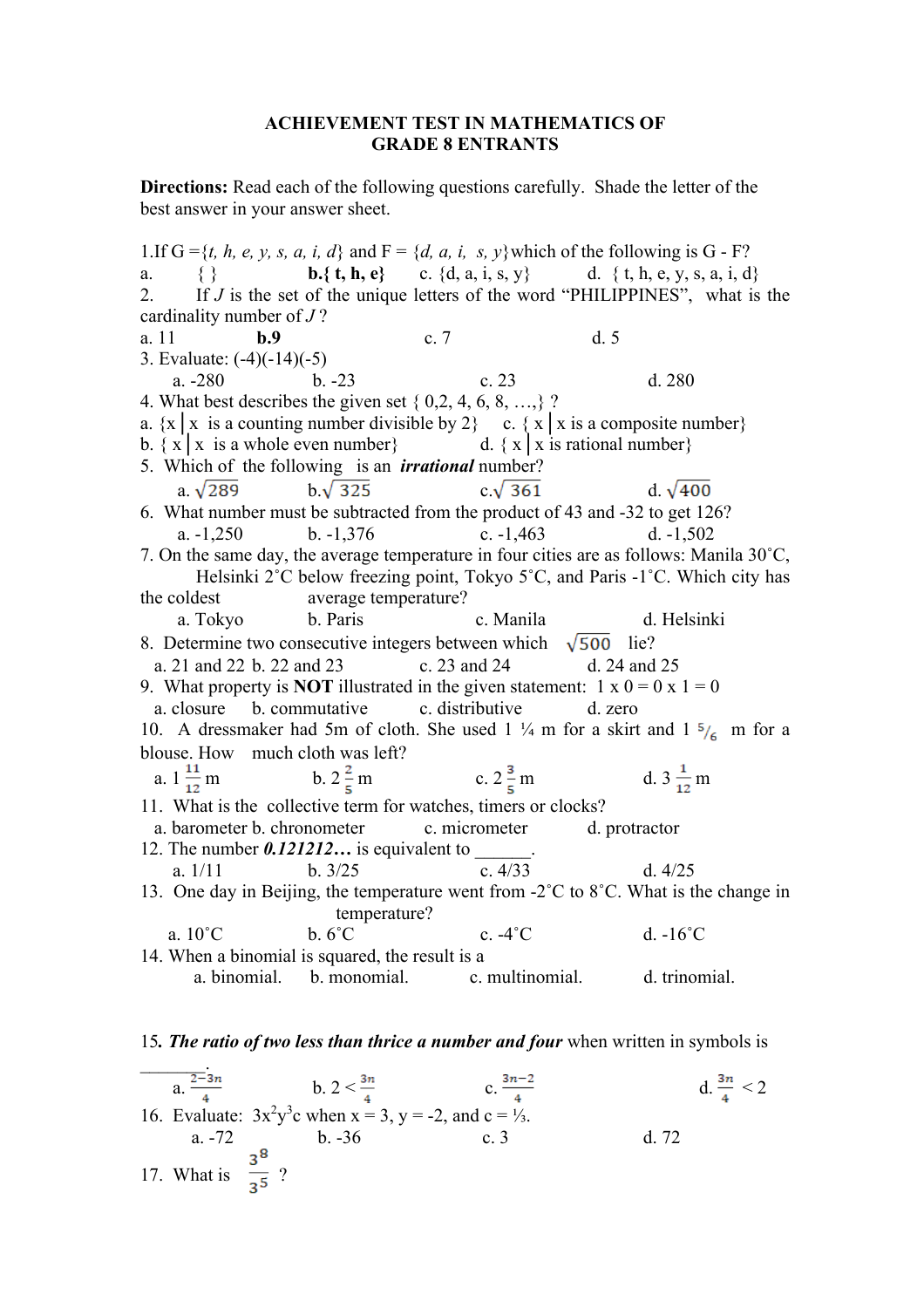a. 3 b. 9 c. 27 d. 3 18. Simplify:  $(5x^3) (2x^2)$ . a.  $10x^2$  b.  $10x^3$  c.  $10x^6$  d.  $10x^5$ 19. Which of the following statements is **TRUE**? a.  $a^2 \cdot a^3 = a^5$  b.  $a^2$ b.  $a^2 \cdot a^3 = a^6$ c.  $(a^3)^2 = a^5$  $= a^5$  d.  $a^2/a^3 = a^1$ 20. What must be multiplied to  $8x<sup>3</sup>y$  to make it a perfect square? a. xy b. 2xy c. 4y d. 8x 21. Simplify:  $4x-3[x-2(x+3)]$ . a.  $x + 9$  b.  $x + 18$  c.  $7x + 9$  d.  $7x + 18$ 22. What is the degree of the polynomial  $x^5 - 2x^4y^2 + 7xy^3$ ? a. 7 b. 6 c. 5 d. 4 23. Add the polynomials:  $(-x^2 + 5x + 2)$  and  $(6x^2 + x)$ a.  $7x^2 + 6x + 2$  b.  $5x^2 + 6x + 2$  c.  $5x^2 + 6x$  d.  $7x^2 + 6x$ 24. Simplify:  $8x^3y$  $2x^2y$ a.  $16x$  b.  $4x$  c.  $\frac{x}{4}$  d. 25. What must be multiplied to  $5x + 1$  to obtain  $25x^2 + 10x + 1$ ? a.5 b. 5x c.  $5x + 1$  d.  $5x - 1$ 26.  $(4x-5)^2$  is equivalent to<br>a.  $4x^2-25$  b. 16 b.  $16 x^2 - 25$  c.  $16 x^2 - 20x - 25$  d.  $16x^2 - 40x + 25$ 27. Which statement is **TRUE** about special products? a. The square of a binomial is a multinomial. b. The product of a sum and difference of two like terms is a binomial. c. The product of a binomial and a trinomial is the square of a trinomial. d. The terms of the cube of a binomial are all positive 28. In a tie breaking question in a Math Quiz Bee, contestants were asked to select an example of a perfect square trinomial (PST). If you are one of the contestants, which of the following polynomials will you select?<br>
a.  $x^2 + 10x + 25$ <br>
b.  $x^2 + 8x + 8$ <br>
c.  $x^2 - 8x - 16$ a.  $x^2 + 10x + 25$  b. $x^2 + 8x + 8$  c. x d.  $2 x^2 -4x + 4$ 29. What is the quotient of  $\frac{25a}{1}$ ?

30. Which best describes the skill of factoring polynomials?

 $a.5a-1$  b.  $3a-1$  c.  $1-3a$  d. 0

- a. A method of multiplying polynomials
- b. A process of writing a polynomial as a product
- c. A way to add terms of polynomial
- d. The answer in multiplication problem

31. If the side of a square is  $2x + 3$  units. What is its area in square units?

a.  $4x + 6$  b.  $4x^2 + 9$  c.  $x^2 +6x + 9$  d.  $4x^2 + 12x + 9$ 32. Which of the following equations has -3 as the solution? a.  $2x - 3 = -9$  b.  $2x - 7 = 1$  c.  $3x + 1 = 10$  d.  $-4x + 5 = 7$ 

33. Solve for n: 2 (n + 3) = -3n + 10  
a. 4 b. 5 c. 
$$
\frac{4}{5}
$$
 d.  $\frac{5}{4}$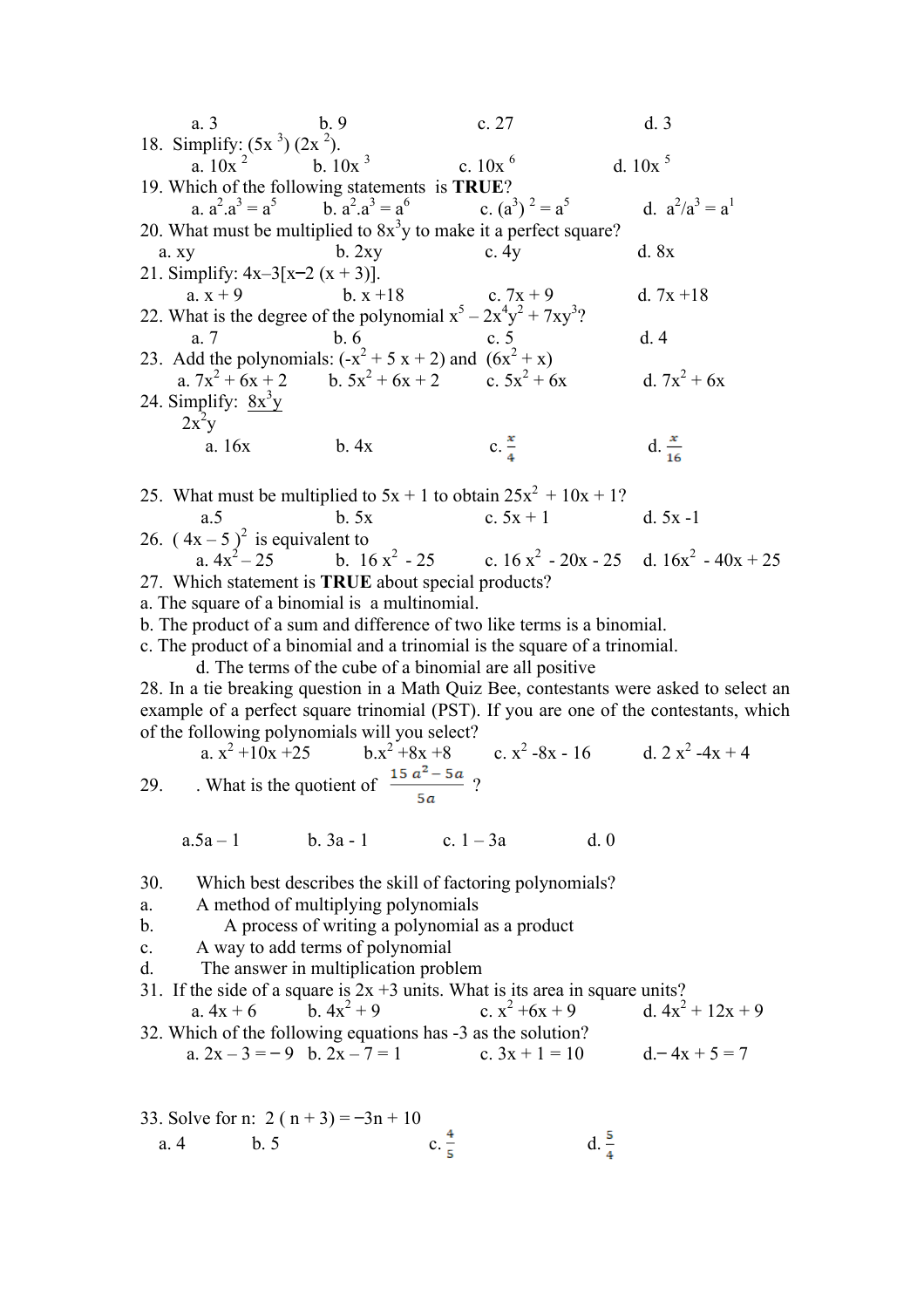34. What is the largest integral value of x that belongs to the solution of  $2x < 3 - 13$ ? a.  $-6$  b.  $-5$  c.  $-4$  d.  $-3$ 35. If  $\frac{x}{3} + 2 = \frac{2x}{5}$  then the value of x is \_\_\_\_\_\_\_\_. a. 15 b. 20 c. 30 d. 40 36. If the sum of three consecutive integers is 54, what is the smallest integer? a. 19 b. 18 c. 17 d. 16 37. Points A, B, and C are distinct and collinear. If the coordinates of A, B and C are 12, -3 and -6 respectively, which point is between the other two? a. A b. B c. C d. insufficient given 38. How long is each side of a regular pentagon with a perimeter of 105 inches? a. 12 inches b. 18 inches c. 21 inches d. 36 inches 39. What is the intersection of two distinct planes? a. line b. plane c. point d. theorem 40. If ∠1 and ∠2 form a linear pair, which of the following is **TRUE**? a. They are complementary angles. c. They are supplementary angles. b. They are vertical angles. d. They are not congruent angles. 41. A segment whose endpoints lie on the circle is called a a. radius. b. chord. c. secant. d. tangent. 42. Which set could represent the length of sides of a triangle? a. 10,20,30 b. 5,14,17 c. 6,6,11 d.1,3,5 43. In  $\triangle TRU$ ,  $TR = 8$  cm,  $RU = 9$  cm, and  $TU = 10$  cm. List the angles in order from least to greatest measure. a. m∠ T, m∠ R, m∠ U c. m∠ R, m∠ T, m∠ U b. m∠ U, m∠ T, m∠ R d. m∠ U, m∠ R, m∠ 44. JOSH is a parallelogram. If  $m \text{ J} = 57^{\circ}$ , what is the measure of m *H*? a.  $43°$  b.  $57°$  c.  $63°$  d.  $123°$ 45. If line segment *l* and *m* are parallel, what is the value of x in the figure? *l* x *m* a.  $70^\circ$  b.  $80^\circ$  c.  $90^\bullet$  d.  $100^\circ$ 46. Which measure of central tendency is greatly affected by extreme scores? . a. mean b. mode c. median d. range 47. It is used to show the relationship of a part to the whole. a. Bar graph b. Circle graph c. Line graph d. Pictograph 48. Nine people gave contributions in pesos 100, 200, 100, 300, 300, 200, 200, 150, 100, and 100 for a door prize. What is the median contribution? a. Php 100 b. Php 150 c. Php 175 d. Php 200 49. What is the range of the given set of scores? *21, 17. 10, 13. 15, 7, 16 20* a. 24 b. 21 c. 14 d. 7  $\overline{\circ}$  o  $H \longrightarrow S$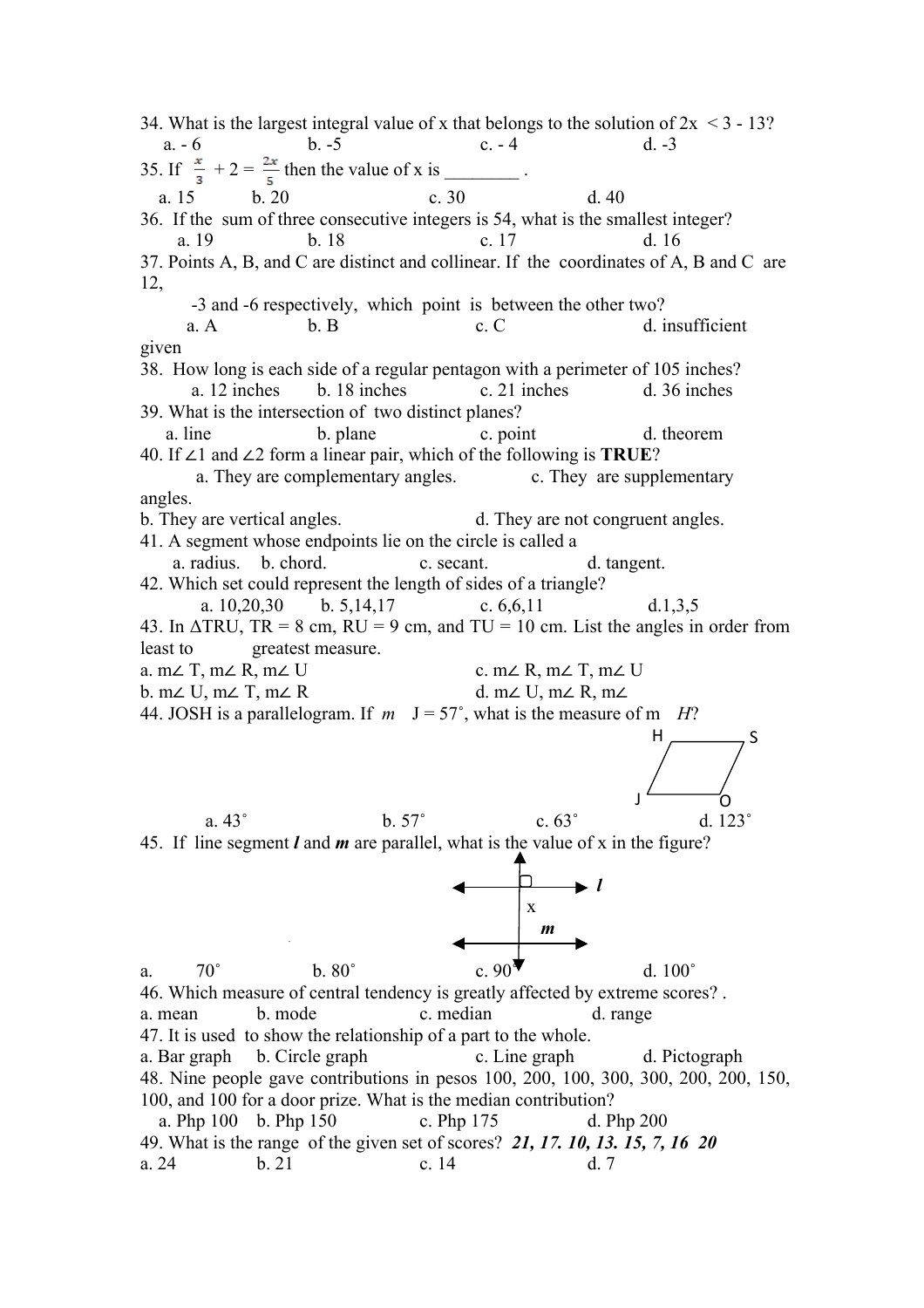|                  | 50. For the set of data consisting of 8, 8, 9, 10, 10, which statement is <b>TRUE</b> ? |
|------------------|-----------------------------------------------------------------------------------------|
| a. Mean = Median | c. Median $=$ Mode                                                                      |
| b. Mean = Mode   | d. Median $\leq$ Mean                                                                   |

# **ACKNOWLEDGEMENTS**

.

The researcher would like to take this opportunity to express her deepest appreciation to all the people who have supported her in this venture and have brought her thus far in her professional development.

To Dr. Lily Ann C. Pedro, Chairman of the Advisory Committee, who had the greatest impact on her academic development during her time at the graduate school. She had been an excellent mentor, collaborator and mother, who provided her with invaluable insights about this research, and taught her academic skills in general. The researcher feels exceedingly privileged that she has had her guidance and thus she owes her a million heartfelt thanks.

To the members of the Research Committee; Dr. Artemio P. Seatriz, for his ample help in the area of quantitative analysis. To Prof. Estrella R. Pacis and Prof. Marie Paz P. Padaong for their priceless ideas which contributed clarity of the paper.

The researcher would like to thank these people for their encouragement that has been the wind beneath her wings, their unwavering belief that she could do this well. With their guidance and thoughtful ideas, the researcher has fulfilled a lifelong dream.

The researcher is very fortunate for knowing Mr. Eldefonso B. Natividad Jr. from whom she has learned a lot. He had been great in knocking around with ideas, in sharing genuine friendship, in teaching the rigors of research. He is a great mentor, who served as an inspiration to the researcher to pursue this topic, who boosted her self-confidence and who provided her the tools which she needed.

The researcher deeply appreciates all her respondents, the Grade 7 Mathematics Teachers and Grade 8 students who patiently answered the survey questionnaires.

The deepest gratitude of the researcher is reserved for her sisters, brothers and brothers- in- law for without their constant love, support and encouraging words, stories and down-to-earth banter that keep her feet firmly on the ground, she would never have been able to produce this thesis.

Most importantly, she wants to thank the Almighty God, the source of all wisdom and talent. The most gracious, the most merciful for giving her the ability to accomplish everything and for seeing her achieve master's degree through His divine guidance.

She wholeheartedly dedicates this accomplishment to all of her loved ones, together with his loving father who is now with the Creator.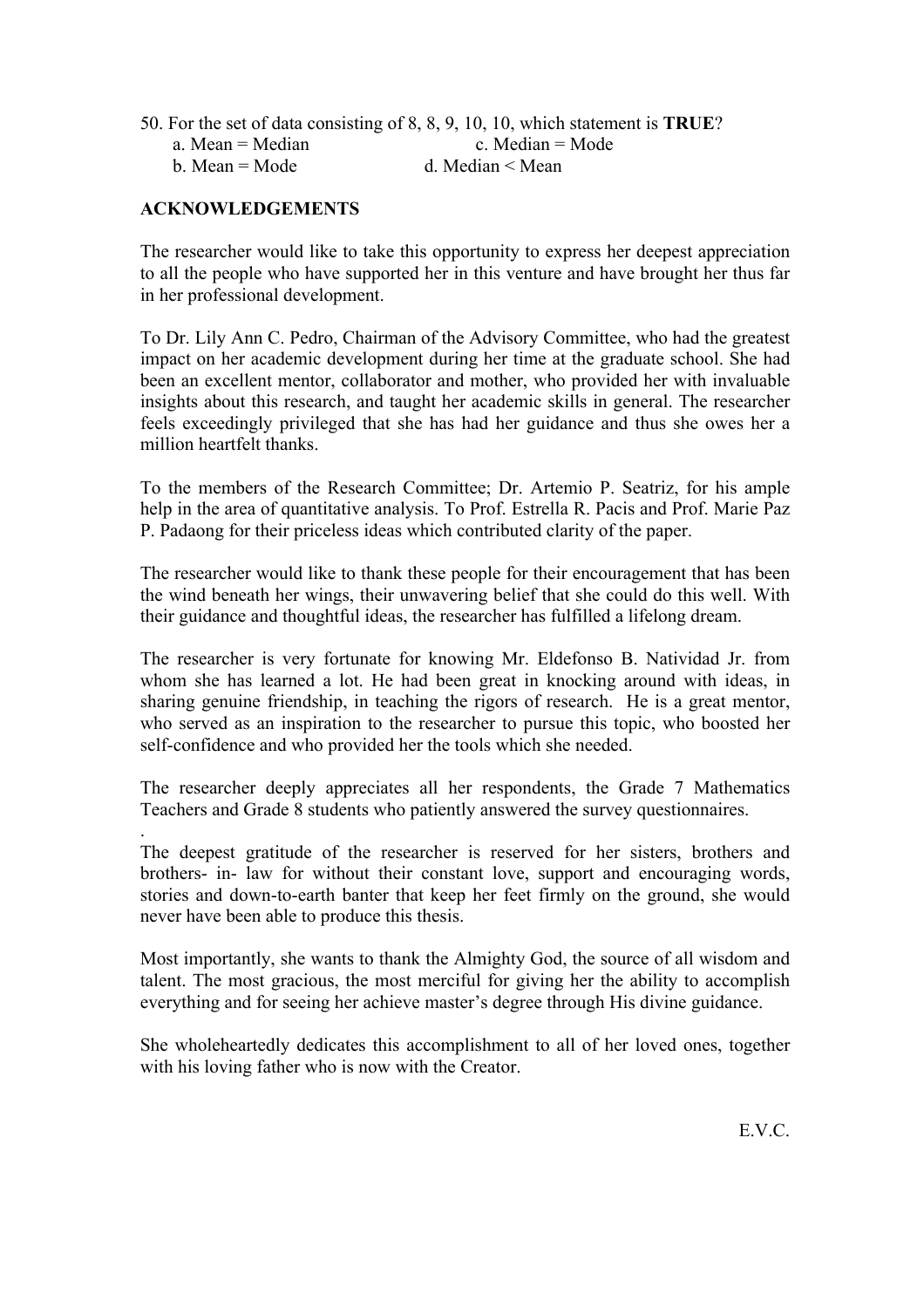#### **References**

Adams, P. E., & Krockover, G. H. (1997). Beginning Science Teachers' Cognition and its Origins in the Pre-service Secondary Science Teacher Program. *Journal of Research in Science Teaching*, 34, 633-653.

Adediwura, A., & Tayo, T. (2007*).* Perceptions of Teacher Knowledge, Attitude and Teaching as Predictor of Academic Performance in Nigerian Secondary Schools. *Journal in Educational and Review*, 2(7), 165-171.

Adeyemo, D. A. (2005). Parental Involvement, Interest in Schooling and School Environment as Predictors of Academic Self-efficacy among Freshmen Secondary School Student in Oyo State, Nigeria. *Electronic Journal of Research in Educational Psychology*, 5(3), 163-180.

Akinsolu, A.O. (2010). Teachers and Students' Academic Performance in Nigerian Secondary Schools: Implication for Planning. *Florida Journal of Educational Administration & Policy*, 3(2), 86-103.

Ali, A. (2009). The Impact of Teacher Wages on the Performance of Students. *Florida Journal of Educational Administration evidence from PISA.*

Alton-Lee, A. (2003*). Quality Teaching for Diverse Students in Schooling. Best Evidence Synthesis.* Wellington, NZ: New Zealand Ministry of Education.

An, S., Kulm, G., & Wu, Z. (2004). The Pedagogical Content Knowledge of Middle School Mathematics Teachers in China and the U.S.. *Journal of Mathematics Teacher Education*, 7, 145–172.

Ankomah, Y., Koomson, J., Bosu, R., & Oduro, G. K. (2005). *Implementing Quality Education in Low Income Countries.* Institute for Educational Planning & Administration (IEPA) University of Cape Coast Ghana.

Antonio, G. (2015). *Academic Hardiness, Mathematics Anxiety, and Mathematics Performance of High School Students.* Unpublished Master's Thesis. Northwestern University, Laoag City, Philippines.

Barnes, McConnell, P. (2009). *Leading Discussions*. In O. Milton & Assoc. (Eds.), On College Teaching. San Francisco, CA: Jossey-Bass Publishers.

Bellamy, T. (1999). Choices and Consequences in the Reform of Teacher Education*. Journal of Teacher Education*, www.ncca.pdf.

Berry, B. K. (2002). *Developing Thinking Skills Program*. Boston, USA: Allyn and Bacon.

Boit, M., Njok,i A. & Chang'ach, J. K. (2012). The Influence of Examinations on the Stated Curriculum Goals. *American International Journal of Contemporary Research,*  2(2), 179 –182.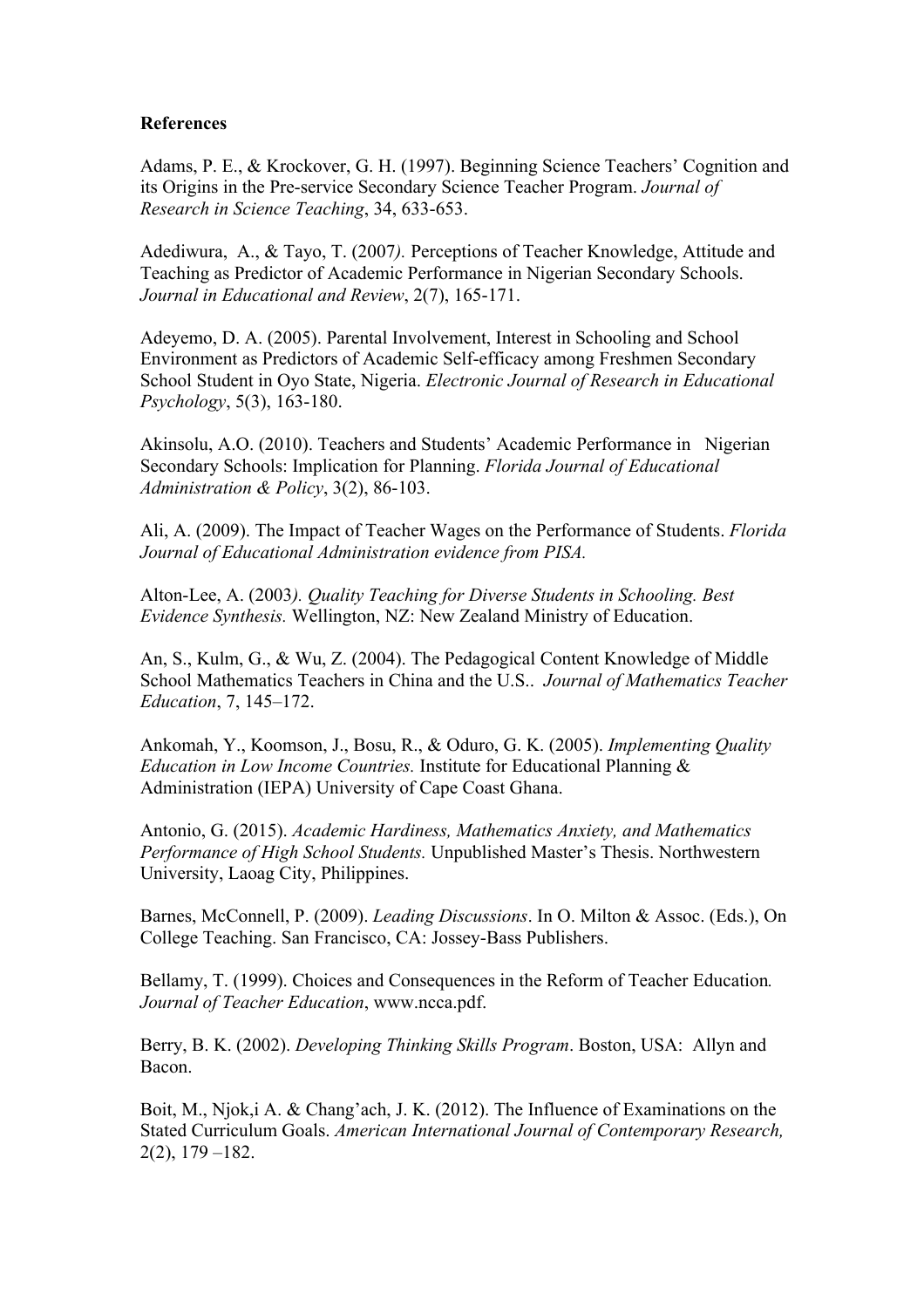Bolyard, J. J., & Moyer-Packenham, P. S. (2006*).* A Review of the Literature on Mathematics and Science Teacher Quality. *Peabody Journal of Education*, 83, 509- 535.

Bowers, P., Bonwell, C., & Eison, J. (1991*). Active Learning: Creating Excitement in the Classroom.* ERIC Higher Education Report No.1. Washington, DC: George Washington University.

Bragg, L. (2007). Students' Conflicting Attitudes Towards Games as a Vehicle for Learning Mathematics: A Methodological Dilemma*. Mathematics Education Research Journal,* 19(1), 29-44.

Capate, R. N. A., & Lapinid, M. R. C. (2015). *Assessing the Mathematics Performance of Grade 8 Students as Basis for Enhancing Instruction and Aligning with K to 12 Curriculum.* De La Salle University: Manila.

Castronova, J. (2002*).* Discovery Learning for the 21st Century: What is it and How Does it Compare to Traditional Learning in Effectiveness in the 21st century Action Research Exchange*. International Journal of Science Education,* 32(3), 303-327.

Clandinin, D. J., & Connelly, F. M. (1995). *Teachers Professional Knowledge Landscapes*. New York: Teachers College Press.

\_\_\_\_\_. (1996). Teachers Professional Knowledge Landscapes: Teacher Stories of Schools*. Educational Researcher*, 25(3). 24-30.

Corpuz, B. (2012). The K to 10 Mathematics Curriculum Provides a Solid Foundation for Curriculum. *A paper presented during the First International Science Math Conference October 2007 UP NISMED*, Philippines.

Cranton, P. (2012) *Researching Transformative Learning.* Canada: University of New Brunswick.

Cruz, Isagani. (2012). *K-12 Education Plan in the Philippines*. Retrieved from http://rodrigo75.wordpress.com/2011/04/19/k-12-challenge-tophilippine-tertiary Education.

Darling-Hammond, L. (2000). Teacher Quality and Student Achievement: A Review of State Policy Evidence. Education Analysis Archives. *Journal of Science Teacher Education,* 8(1), 377-397.

\_\_\_\_\_. (2002). Variation in Teacher Preparation: How Well Do Different Pathways Prepare Teachers to Teach? *Journal of Teacher Education,* 53(4), 286–302.

Department of Education. (2010). *Discussion Paper on the Enhanced K + 12 Basic Education Program.* Retrieved from November 17, 2012 htpp://ceap.org. .ph/upload/download5829500\_1.pdf.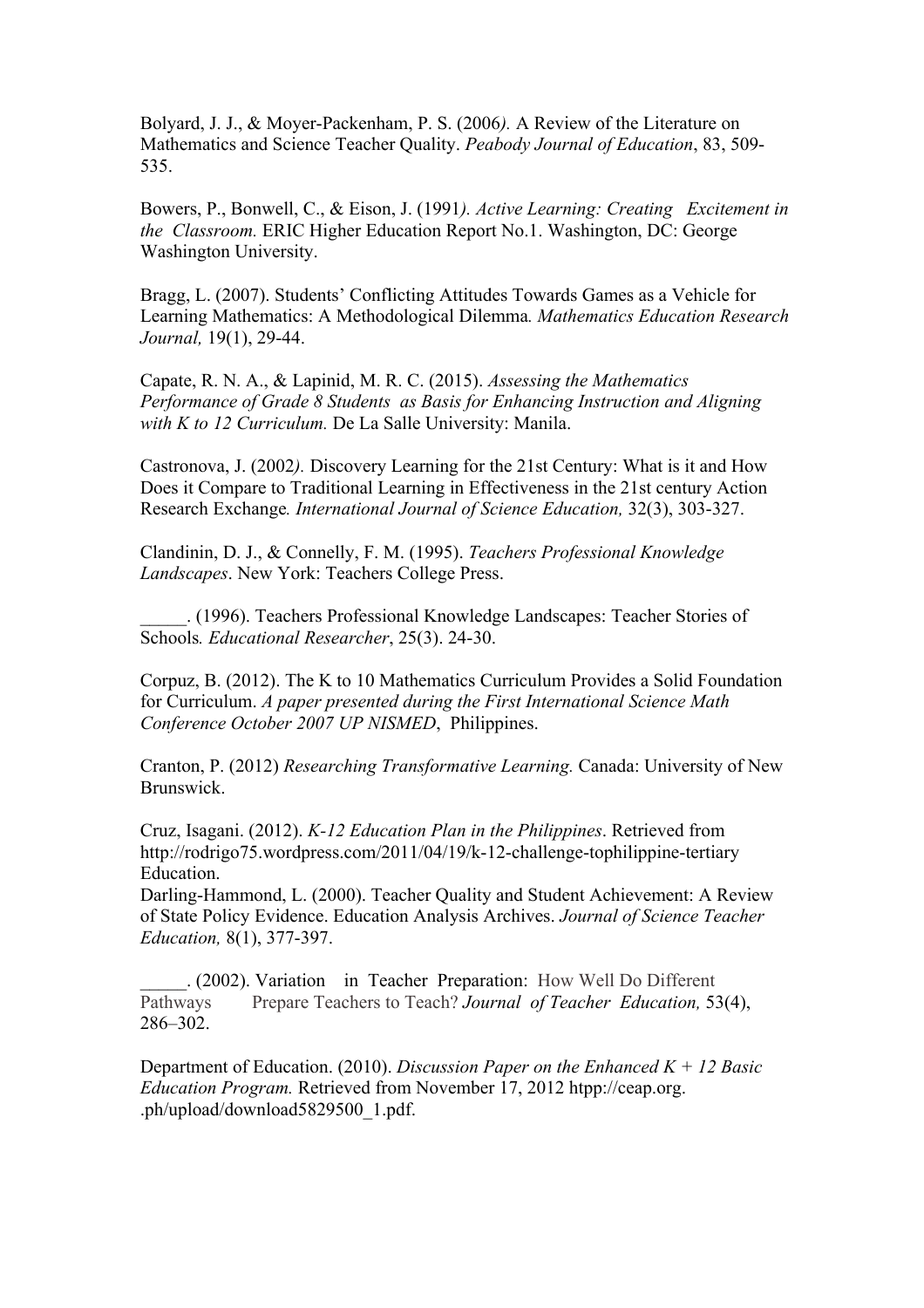\_\_\_\_\_. (2011). *K to 12 Curriculum Guide MATHEMATICS (Grade 1 to Grade 10).* Retrieved January 01, 2012 from http://www.gov.ph/download MATHEMATICS-K-12. Curriculum-Guide.pdf.

\_\_\_\_\_. (2013). *The K to 12 Basic Education Program.* Retrieved March 29, 2013 from http://pcdspo.gov.ph/downloads/k-to-12-print-component-FINAL-December 19, 2013.pdf.

DepEd. Order no.21.s.2012.*Policy Guidelines on the Implementation of Grades 1 to 10 of the K to 12 Basic Education Curriculum (BEC).*

Dillenbourg, P. (1999). *What Do You Mean by Collaborative Learning? Collaborative Learning: Cognitive and Computational Approaches*. Retrieved April 02. 2000 from http://halshs.archives-ouvertes.fr/docs/PDF/1-19

Ellis, Roger. (1993*). Quality Assurance for University Teaching.* United Kingdom: Buckingham Open University Press.

ERIC. (2012). *Education Partnerships, Inc.* website:http://www.education partnerships. org.

Femsar, R., & Feiman, Sharon. (1992) *From Preparation to Practice: Designing a Continuum to Strengthen and Sustain Teaching*. USA: Michigan State University Press.

Fink, D. L. (1999). *Active Learning*. Retrieved April 2002 from http://honolulu.hawaii.edu/intranet/committees/FacDevCom/guidebk/teachtip/active.ht ml.

\_\_\_\_\_\_. (2003*). Creating Significant Learning Experiences: An Integrated Approach to Designing College Courses.* San Francisco, CA: Jossey-Bass Publishers. Flanagan, N. A., & McCausland, L. (2007). Teaching Around the Cycle: Strategies for Teaching Theory to Undergraduate Nursing Students. *Journal on Nursing Education Perspectives*, 28(6), 310-314.

Frobisher, L. (1994). *Problems, Investigations and an Investigative Approach*. In A. Orton & G. Wain, (Eds.). Issues in Teaching Mathematics. London: Cassel.

Gale, R. A. (2006). *Fostering Integrative Learning through Pedagogy. The Carnegie Foundation for the Advancement of Teaching.* Retrieved on August 8, 2008 from http://www.carnegiefoundation.org/elibrary/integrativelearning.

George, D., & Mallery, P. (2003). *SPSS for Windows Step – by - Step: A Simple Guide and Reference. (4th ed.*). Boston, USA: Allyn & Bacon.

Gibbons, S., Kimmel, H., & O'Shea, M. (1997). Changing Teacher Behavior through Staff Development: Implementing the Teaching and Content Standards in Science School Science and Mathematics: An Australian Perspective*. Teaching in Higher Education Journal*, 976 (1), 302-340.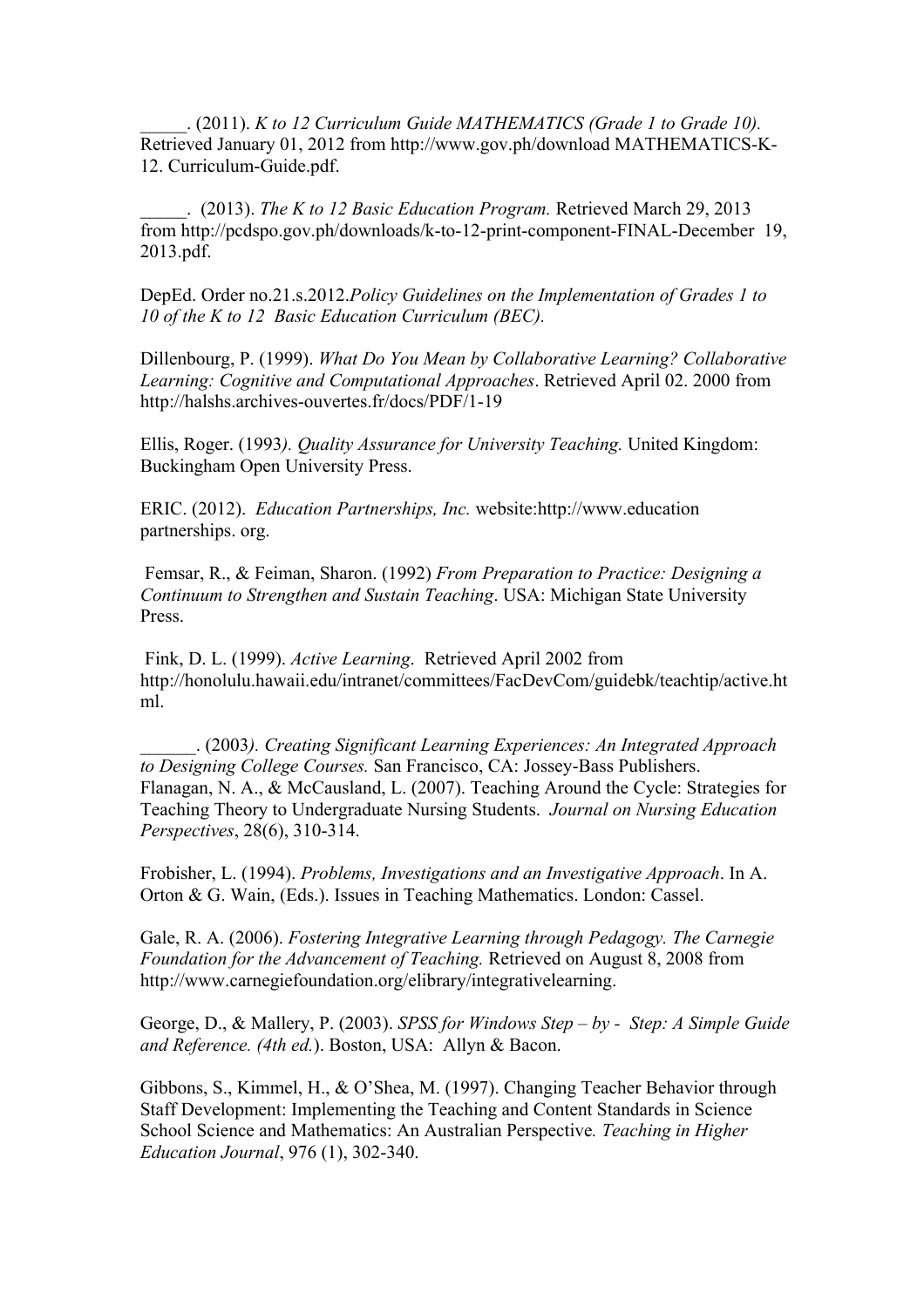Giganti, P. (2007). Why Teach Problem Solving, Part I: The World Needs Good Problem Solvers*. The Journal of Communicator, 31(4), 15-16.*

Goldhaber, D. D & Brewer, D. J. (2000). *Does Teacher Certification Matter? High School Teacher Certification Status and Students' Achievement.* Toronto, Canada: Higher Education Quality Council of Ontario.

Hawk, P. P., Coble, C. R., & Swanson, M. (1995*).* Certification: It does matter*. Journal of Teacher Education,* 36(3), 13-15.

Hill, H. C., Rowan, B., & Ball, L.D. (2005). Effects of Teachers' Mathematical Knowledge for Teaching on Students' Achievement. *American Educational Research Journal*, 42(2), 371-406.

Irive, E. D. (2001) *Second Handbook of Research on Mathematics Teaching and Learning. (Volume 1).* USA: Springer, Inc..

Johnson, D. W., & Johnson, R. T. (1999). *Learning Together and Alone: Cooperative, Competitive and Individualistic Learning.* Boston, USA: Allyn & Bacon.

Johnson, S. A., & Romanello, M. L. (2005). Generational Diversity Teaching and Learning Approaches. *Nurse Educator,* 230(5), 212-216.

Jordan, P. (2008). *Active Learning*. Retrieve on March 8, 2011. from http://courses.science.fau.edu/~rjordan/Active\_learning.html. Kimosop, K. (2013*). Environmental Geography*. Ohio, USA: Bowling Green State University.

Landrito, L. M. (2012). *The K to 12 Mathematics Curriculum.* National Institute for Science and Mathematics Education Development. *A paper presented during the K to12 Math Training of Trainers on September 3, 2012 UP NISMED* Quezon City, Philippines.

Lewin, K. M., Wasanga, P., Wanderi, E. & Somerset, A. (2011). Participation and Performance in Education in Sub-Saharan Africa with Special Reference to Kenya: Improving Policy and Practice. *Research Monograph no. 74*. Falmer, United Kingdom: University of Sussex.

Lizzio, A., Simons, R., & Wilson, K. (2002). University Students' Perceptions of the Learning Environment and Academic Outcomes: Implications for Theory and Practice*. Studies in Higher Education*, 27(1), 27-52.

Lovegreen, S. L. (2007). Outdoor Activities. Journal *of Preventive Medicine,* 22, 188-199. epn.sagepub.com/content/39/8/1943.refs.

Lydiah, L., M. & Nasongo, J. W. (2009). Role of the Head Teacher in Academic Achievement in Secondary Schools in Vihiga District, Kenya. *Current Research Journal of Social Sciences,* 1(3), 84-92.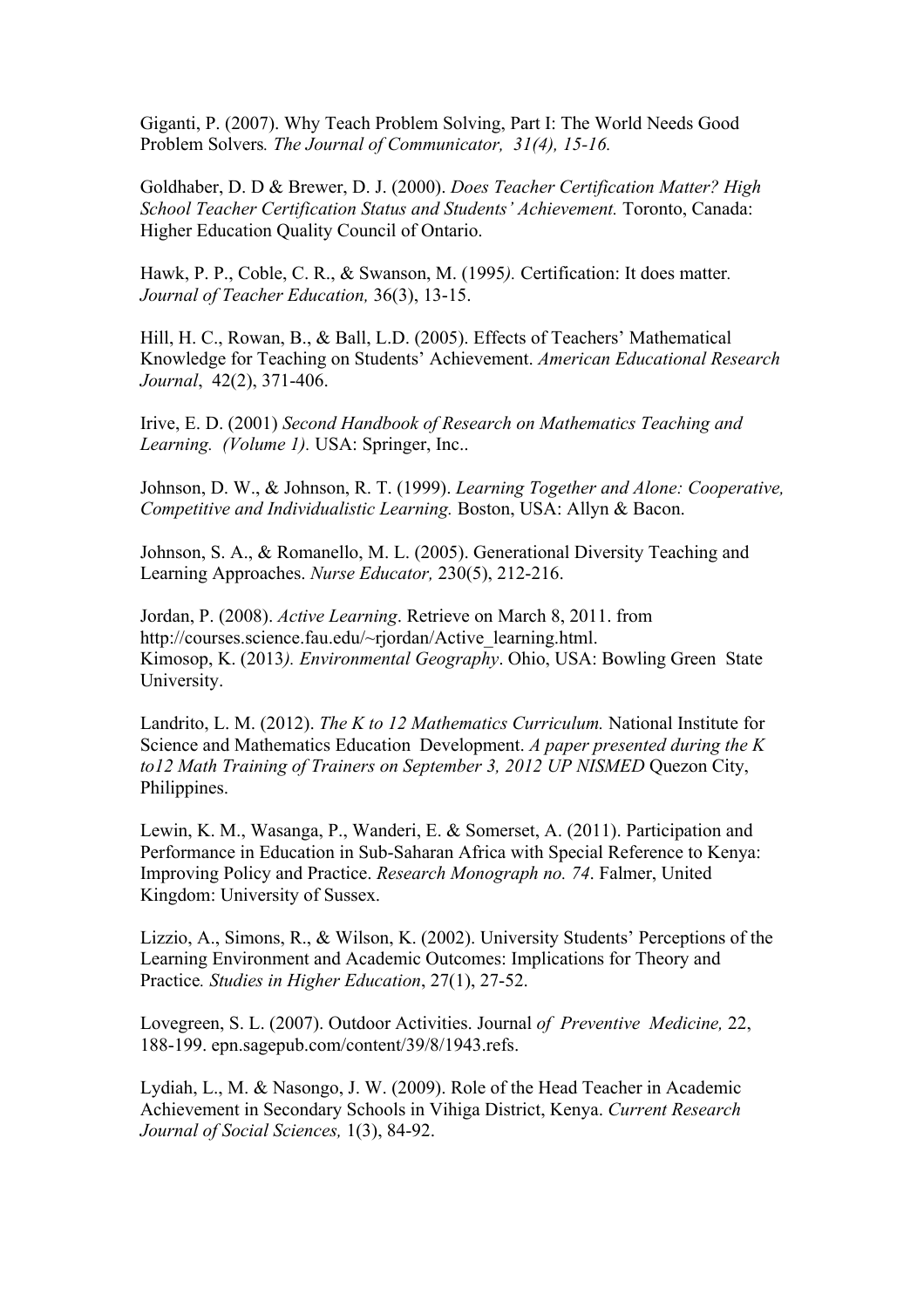Martin, L. A.(2010). *Relationship Between Teacher Preparedness and Inquiry Based Practices to Students' Science Achievement: Evidence from TIMMS 2007.* An Unpublished Dissertation. Indiana University of Pennsylvania, USA.

Martin, M. O, Mullis, I., Gonzalez, E. J., Chrostowski, S. J. (2004). *TIMSS 2003 International Science Report: Findings from IEA's Trends in International Mathematics and Sciences Study at the Fourth and Eighth Grades.* USA: TIMSS & PIRLS International Study Center, Lynch School of Education, Boston College.

Marzano, R. J. (1988). *Dimensions of Thinking: A Framework for Curriculum and Instruction.* Alexandria, USA: Virginia Association for Supervision and Curricular Development.

Marzano, R. J., Pickering, D. J., & Pollock, J. E. (2001). *Classroom Instruction that Works: Research-based Strategies for Increasing Student Achievement.* Alexandria, USA: Virginia Association for Supervision and Curriculum Development.

Mayer, D. P., Mullens, J. E., & Moore, M. T. (2000). *Monitoring School Quality: An Indicators Report*. Washington, DC: National Center for Education Statistics (NCES).

Meyers, C., & Jones, T. (1993). *Promoting Active Learning: Strategies for the College Classroom.* San Francisco, CA: Jossey-Bass Publishers.

Michael, J. (2007). Faculty Perceptions About Barriers to Active Learning. *College Teaching Journal,* 55(2), 42-47.

Monk, D. H. (1994). Subject Area Preparation of Secondary Mathematics and Science Teachers and Students' Achievement. *Journal of Teacher Education*, 49, 165-176

Moredich, C., & Moore, E. (2007). Engaging Students Through the Use of Classroom Response Systems. *Nurse Educator*, 32(3), 113-116.

Mullis, I. V. S., Martin, M.O., & Foy, P. (2005*). IEA's TIMSS 2003 International Report on Achievement in the Mathematics Cognitive Domains: Findings From a Developmental Project.* Chestnut Hill, MA: Boston College.

Mullis, I. V. S., Martin, M. O., Robitaille, D. F., & Foy, P. (2009**)**. *Trends in International Mathematics and Science Advanced 2008. Findings From a Developmental Project.*. Chestnut Hill, MA: Boston College.

Nabors, K. (2012). *Active Leaning Strategy in Classroom Teaching Practices of Associate Degree Nurse Educators in Southern State.* A Dissertation, University of Alabama, Tascaloosa, Alabama.

National Council for Accreditation of Teacher Education (NCATE) (2008). *The Standard of Excellence in Teacher Preparation*.pdf

National Research Council. (2000). *National Science Education Standards*. Washington, DC: National Academy Press.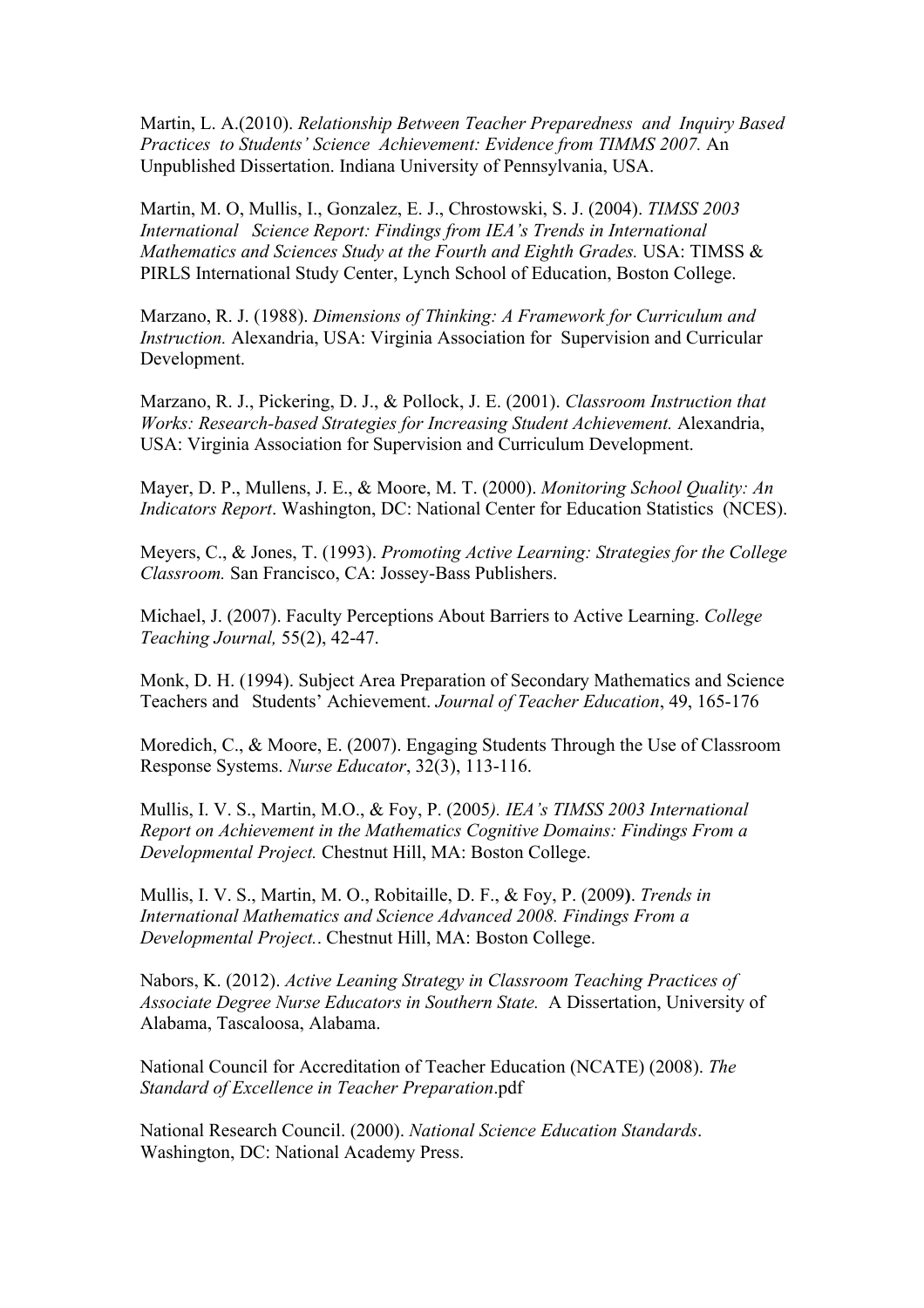National Council of Teachers of Mathematics. (2008). *Principles and Standards for School Mathematics*. Alabama, USA: Reston VA.

Natividad, Eldefonso. (2014*). Teachers' Beliefs, Stages of Concern and Level of Use of the K to 12 Mathematics Curriculum*. Unpublished Master's Thesis, Mariano Marcos State University, Laoag City, Philippines.

Naugnayan, E. G. (1999). Remember You Are A Teacher, Do You Know The Personal and Professional Qualities of Effective Teacher? *The Modern Teacher,*  18(7), 9-10.

Niemi, R. (2002). *Civic Education; What Makes Students Learn.* New Haven, USA: Yale University Press.

Nitko, A. J., & Brookhart, S. M. (2007). *The Base of Assessment in the Classroom.* USA: Pearson Education Inc..

\_\_\_\_\_\_\_\_\_\_(2007*). Educational Assessment of Students*: USA: Pearson Education Inc..

Norlander K. A., & Reagan, T. G (1999). *The Professional Teacher: The Preparation and Nurturance of the Reflective Practitioner*. San Francisco, CA: Jossey Bass Publishers.

Nickson, M. (2004). *Teaching And Learning Mathematics. A Teacher's Guide To Recent Research and Its Application*. New York, USA: Academic Press.

Olaleye, F. O. (2011). Teachers Characteristics As Predictor of Academic Performance of Students in Secondary Schools, Osun State – Nigeria. *European Journal of Educational Studie*s, 3(3), 505-511.

Onsomu, E., Muthaka, D., Ngware, M., & Kosimbei, G. (2006). *Financing of Secondary Schools in Kenya: Costs and Options*. KIPPRA Discussion Paper No. 55. Narobi: Kenya Institute for Public Policy Research and Analysis.

Paulson, D. R., & Faust, J. L. (1998). *Handbook of Social and Educational Research Methods.* Retrieved. May 8, 1999. from http://www.calstatela. edu/dept/chem'chem2 /Active/main/html.

Phillips, J. M. (2005*).* Strategies for Active Learning in Online Continuing Education. *The Journal of Continuing Education in Nursing,* 36(2), 77-83.

Plucker, Jonathan. (2012*). Problems as Possibilities: Problem – Based Learning for K to 12 Education.* Retrieved May 2013.from http://find articles. com/p/articles/mi\_hb6470/is\_1\_22/ai\_n28742235.

Pope, A. (2011). Closing the Civic Engagement Gap: The Potential of Action Civic*s. Social Education,* 265-268.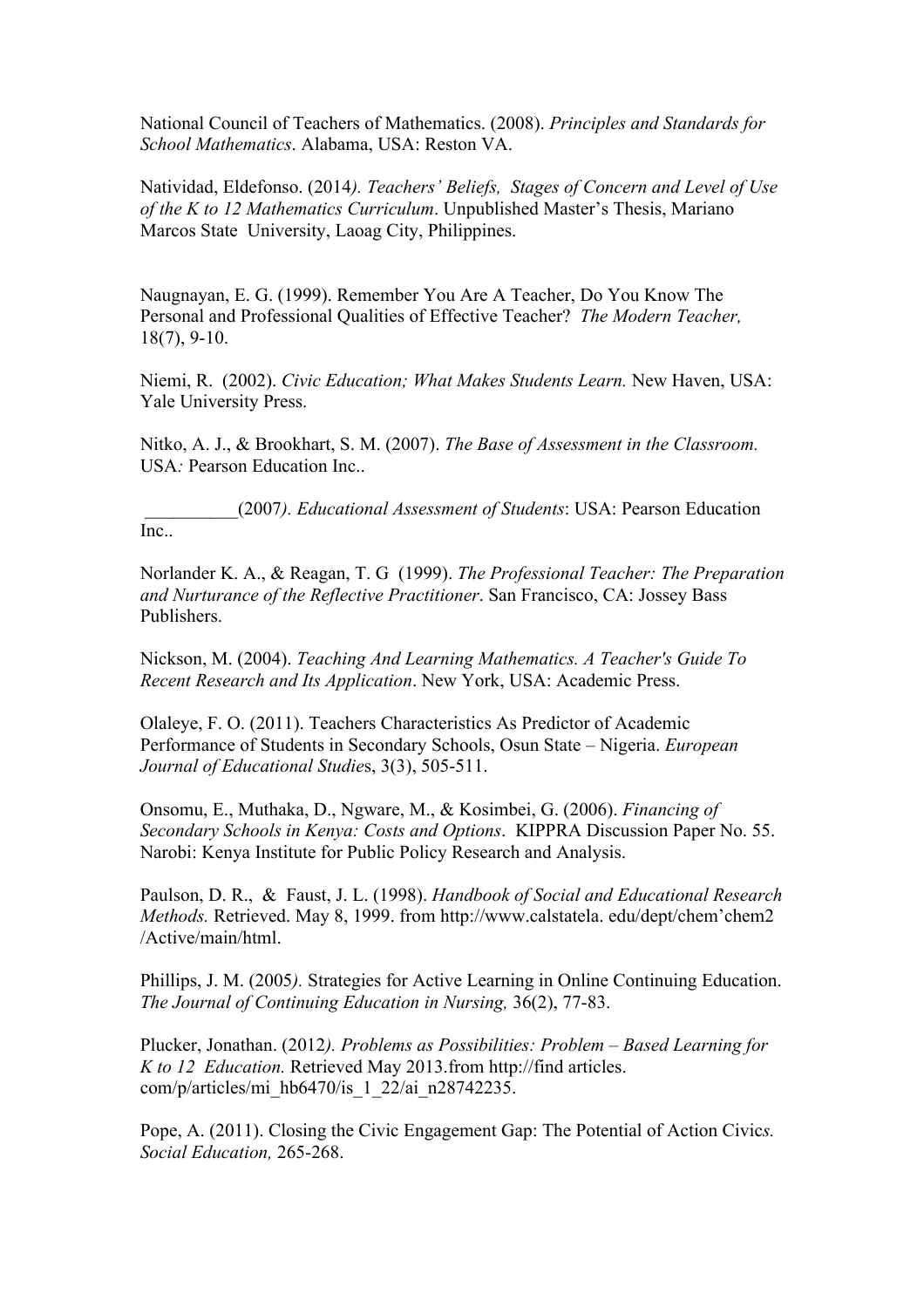Prince, M. (2004). Does Active Learning Work? A Review of the Research*. Journal of Engineering Education*, 93(3), 223-231.

Quijano, Y. (2012). *Technical Working Group on Curriculum.* Retrieved October 17, 2012 from http://ceap.org.ph/upload/download/10311235\_1.pdf.

Rahman, F., Jumani, N. B., Akhter, Y., Chisthi, S. U. H.; & Ajmal, M. (2011). Relationship Between Training of Teachers and Effectiveness Teaching*.* An Exploratory Study*. J Pers Eval Educ,* 20, 165–184

Richardson, A. R. (2008). *An Examination of Teacher Qualifications and Student Achievement Mathematics. Retrieved from March 2009* etd. auburn. edu/etd/bitstream/handle/Richardson\_Antoine\_8.pdf

Royse, M. A., & Newton, S. E. (2007). How Gaming is Used as an Innovative Strategy for Nursing Education. *Nursing Education Perspectives,* 28(5), 263-26

Saab, N., van Joolingen, W., & van Hout-Wolters, B. (2005). Communication in Collaborative Discovery Learning. *British Journal of Educational Psychology, 75, 603-621.* 

Saderholm, J. C., & Tretter, T. R. (2008). Identification of the Most Critical Content Knowledge Base for Middle School Science Teachers*. Journal of Science Teacher Education,* (19), 269-283.

Salisbury, G., & McGregor, G. (2009). *Open Education Handbook for Teachers*. Chicago, USA: University of Illinois.

Santos, Ma. A. Y. 1999. Probe Approach: A Curricular Innovation*. The Modern Teacher,* 48(1), 10-12.

SEAMEO INNOTECH. (2012). *K to 12 Toolkit: Reference Guide for Teacher Educators, School Administrators and Teachers*. Manila: Ateneo de Manila University.

Shulman, L. (1986). Those Who Understand: Knowledge Growth in Teaching. *Educational Researcher*, 15 (2), 4-14.

Simpson, E., & Courtney, M. (2002). Critical thinking in Nursing Education: Literature Review. *International Journal of Nursing Practice*, 8, 89-98.

Stringfield, S., & Tedlie, C. (1991). The Impact of Teachers on Student Achievement *The American Economic Review,* 94(2), 247-252.

Trigwell, K., & Prosser, M. (1991). Improving the Quality of Student Learning: The Influence of Learning Context and Student Approaches to Learning on Learning Outcomes. *Higher Education*, 22, 251-266.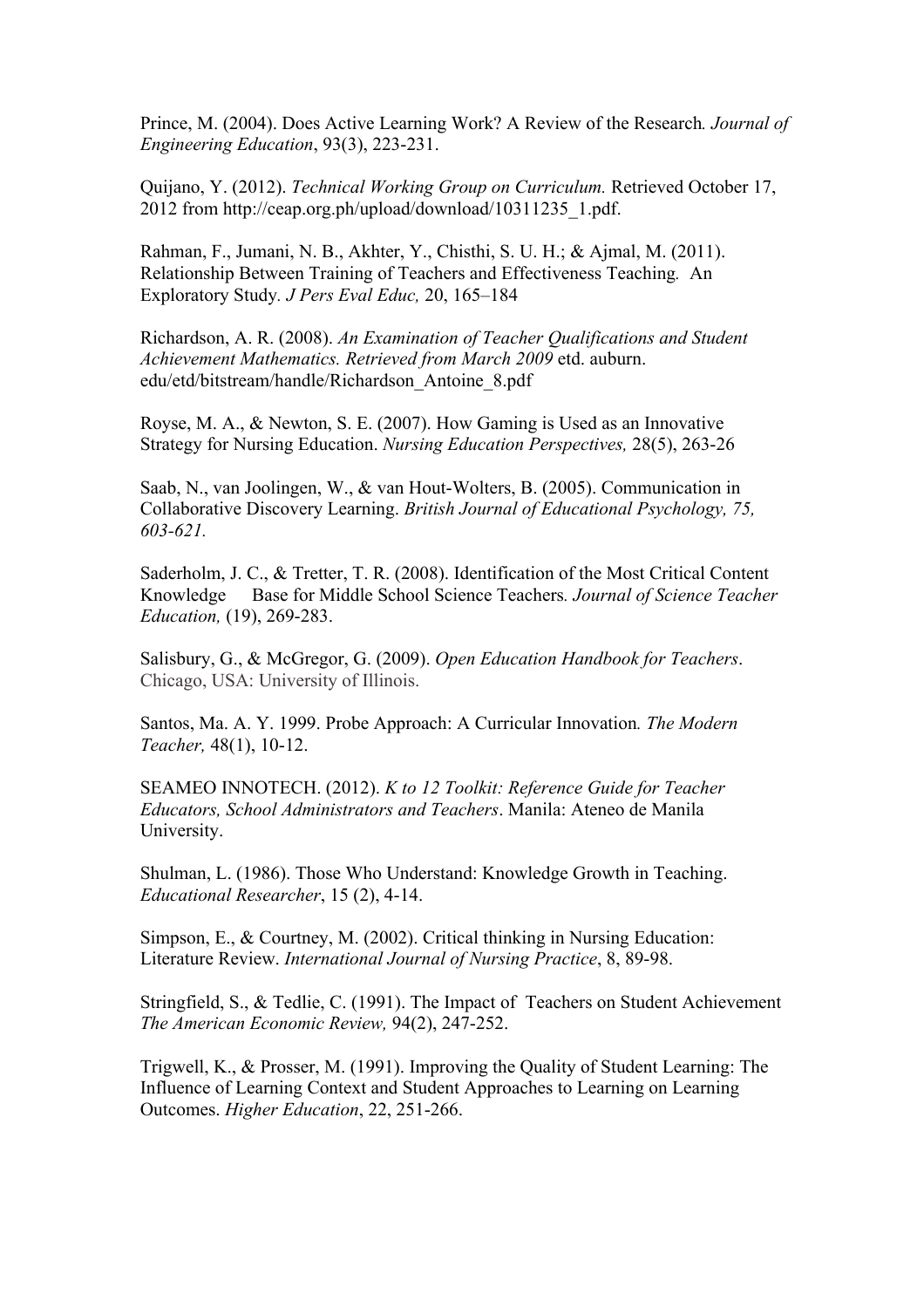UNESCO. (2004). *World Conference on Special Needs Education: Access and Quality*, The Salamanca Statement and Framework for Action on Special Needs Education. Spain: Ministry of Education and Science.

University of Florida, (2012). *Active Learning Techniques*. Retrieved May 11, 2013. from http://warrington.ufl.edu/publications/about/history.asp.

Vandeveer, M. (2009). *From Teaching to Learning: Theoretical Foundations.* In D.M.B Billings & J. A. Halstead (Eds.), Teaching in Nursing: A Guide for Faculty, (3rd ed). Saunders Scott, USA: St. Louis, MO.

Vistro-Yu. C. *On Pedagogical Knowledge in Mathematics: How Secondary School Mathematics Teachers Face the Challenge of Teaching a New Class*. Quezon City, Philippines: Ateneo de Manila University.

Wallace, M. R. (2009). Making Sense of the Links: Professional Development, Teacher Practices, and Student Achievement. *Teachers College Record,* 111(2), 573- 596.

Wasley, P., Hampel R. & Clarke, R. (1997). *Kids and School Reform*. San Francisco, CA. Jossey- Bass Publishers.

Wekesa, W. R. (2015). *Early Intervention of Mathematics Difficulties and Performance of Standard Three Pupils in Primary Schools in Butere Subcounty.* A Dissertation. The School of Education, Kenyatta University.

Williams, R., & Calvillo, E. (2002). Maximizing Learning Among Students from Culturally Diverse Backgrounds. *Nurse Educator,* 27(5), 222-226.

Wilson, S. M. (1988). *Understanding Historical Understanding: Subject Matter Knowledge and the Teaching of U.S. History.* A Dissertation, Stanford University, USA.

Wirth, K. R., & Perkins. D. (2013). Doing the Scholarship of Teaching and Learning in Mathematics. *Review of Educational Research, 73 (3), 89-12.* 

Wright, S. P., Horn, S. P. & Sanders, W. C. (1997). Teacher and Classroom Context Effects on Student Achievement: Implications for Teacher Evaluation*. Journal of Personnel Evaluation in Education*, 11, 57-67.

Wong, A., & Teo, R. (2000). Does Problem Based Learning Create A Better Student? A Reflection*. Paper presented at the 2nd Asia Pacific Conference on Problem Based Learning: Education Across Disciplines*. December 4-7, 2000: Singapore.

Yala, P. O. & Wanjohi, W. C. (2011). Performance Determinants of KCSE in Mathematics in Secondary Schools in Nyamira Division, Kenya. *Asian Social Science,* 7(20), 107-112.